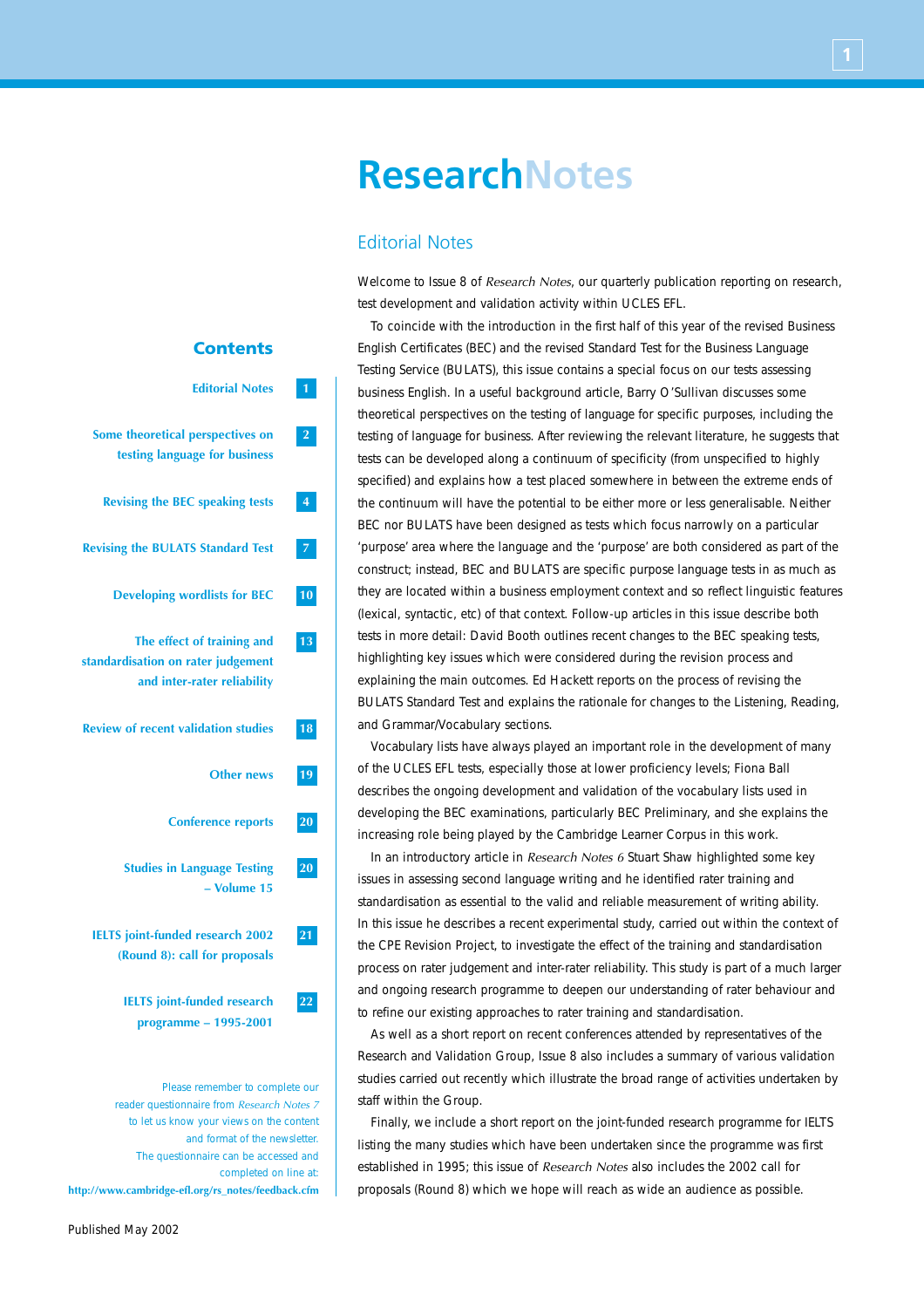# Some theoretical perspectives on testing language for business

**BARRY O'SULLIVAN**, CONSULTANT, UCLES EFL

In the only serious attempt to date to build a theoretical rationale for the testing of language for specific purposes (LSP), Douglas (2000) argues that a theoretical framework can be built around two principal theoretical foundations. The first of these is based on the assumption that language performance varies with the context of that performance. This assumption is rationalised by a wellestablished literature in the area of sociolinguistics (for example Labov's famous 1963 study) in addition to research in the areas of second language acquisition (Tarone, 1985, 1988, 1998; Tarone & Liu, 1995) and language testing (Berry, 1996, 1997; Brown, 1998; O'Sullivan, 1995, 2000, 2002; Porter, 1991a, 1991b, 1994; Porter & Shen, 1991). In the case of the second foundation, Douglas sees LSP tests as being 'precise' in that they will have lexical, semantic, syntactic and phonological characteristics that distinguish them from the language of more 'general purpose' contexts. This aspect of Douglas' position is also supported by an ever-increasing literature, most notably in the area of corpus-based studies of language in specific contexts (the Wolverhampton Business English Corpus for example).

Douglas places these two foundations within a single over-riding concept, that of authenticity. He defines a test of specific purposes as

*one in which test content and methods are derived from an analysis of a specific purpose target language use situation, so that test tasks and content are authentically representative of tasks in the target situation, allowing for an interaction between the test taker's language ability and specific purpose content knowledge, on one hand, and the test tasks on the other. Such a test allows us to make inferences about a test taker's capacity to use language in the specific purpose domain.* (2000:19)

Douglas (2001) himself acknowledges that there are a number of issues left unanswered by his definition, an argument also made by Elder (2001). This criticism focuses on what Elder (2001) sees as the three principal problematic areas identified in the work of Douglas: the distinguishability of distinct 'specific purpose' contexts; authenticity; and the impact (and interaction) of non-language factors.

# **Specificity**

While the arguments presented by Elder and Douglas appear to be quite strong, it should be noted that the tests they use to exemplify this argument are not necessarily representative of the genre, in that the degree of specificity is clearly high, and the degree of generalizability demanded is conversely quite low. One aspect of Elder's (2001: 154) criticism of LSP tests focuses on the difficulty of being able to specify the functions to be addressed in such a test.

She cites the infinite possibility of the range of what Swales (1990: 52) called 'allowable contributions'. The degree to which it is possible, or desirable, to attain a high level of specificity in LSP tests is clearly an issue in urgent need of empirical examination. A small number of tests have been developed for domains that are limited to ritualised or routinised language, such as the test for air-traffic controllers reported by Teasdale, 1994. While it may be possible to identify a detailed (and possibly close to complete) range of language tasks associated with a domain, it is never going to be possible to identify the full range of 'allowable contributions'. It may therefore be useful to examine how existing LSP tests deal with this problem.

## Authenticity

While Douglas (2000) bases his definition of LSP tests on the twin aspects of authenticity (situational and interactional), it is still seen, both by Elder (2001) and Douglas (2001), as being one of the principal areas of concern. The notion of situational authenticity is relatively easy to conceptualise. Tests such as that described by Teasdale (1994) where candidates were tested in a situation that closely replicated the specific purpose domain (they wore headphones to respond to 'pilots' under their care) are as close as we can get to a completely situationally authentic test. The mere fact that the event is being used as a test lessens the authenticity.

In the case of interactive authenticity, the situation is quite different. Here, there is a lesser degree of certainty, in that it is not at all clear that all administrations of even one particular test will result in equivalence of input (or output) by the participants. This view has been at least in part addressed by the move on the part of examination boards (particularly by UCLES) towards a more careful monitoring of performance test administration through the introduction of 'interlocutor frames' to control test input, and towards a monitoring of test (and tester) behaviour through direct observation of either live test events or recordings (audio or video) of those same events. Elder's point, however, is one that cannot simply be ignored. While it is relatively straightforward to establish the situational authenticity of a test task, it is only by *a priori* empirical exploration of test performance that evidence of the interactional authenticity of any test can be established.

# Impact of non-language factors

In an interesting argument, in which he advocates a move towards an integrated language/specific area ability approach, Douglas (2000) suggests using what he refers to as 'indigenous' scales (a term first suggested by Jacoby, 1998) in LSP tests. The argument is that the criteria actually employed in the evaluation of specific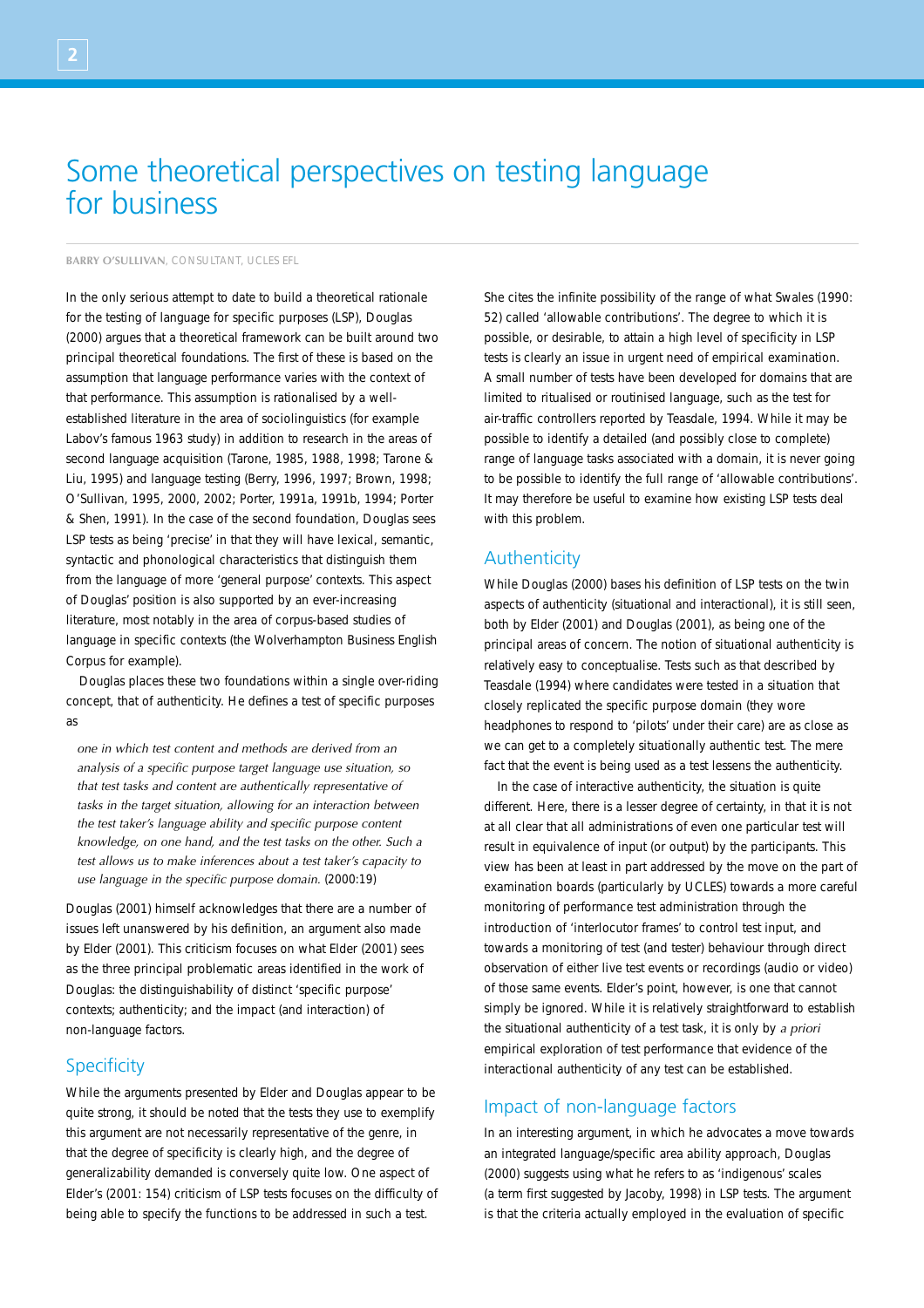purpose performances are specific to the context of that performance – a position which is seen as a retort to the *inseparability* of language and performance of specific purpose task (Elder, 2001; Douglas, 2001). While the case made by Douglas is strong, there are a number of points on which he can be taken to account.

The central problem here is one of construct definition, and therefore of the inferences that are to be drawn from a particular test. The Occupational English Test (OET), for instance, is criticised by Douglas and by its principal creator, McNamara (in Jacoby & McNamara, 1999) for using a 'general purpose' rating scale, rather than one devised from an analysis of the target language use (TLU) situation.

However, we should remember that the test, for whatever reason (the one suggested was bureaucratic expedience), was meant to offer a measure of the ability of overseas health professionals to cope with the English language demands of their particular medical specialisation. The inferences to be drawn from performance on the test were therefore related to their language competence, no more. In this respect, the OET appears to have been a successful test. If it were to become a 'true' performance measure (i.e. a measure of the test taker's ability to perform the particular medical duties under scrutiny) then clearly a different approach to the evaluation of the performance would be needed.

As has been suggested elsewhere (e.g. Davies, 2001), there is little evidence to support the view that language for specific purposes is radically different to the language of everyday life (though as we can see in Douglas's suggested theoretical rationale for LSP testing, there is certainly evidence that there are quantifiable differences between 'general purpose' and 'specific purpose' language). It would therefore seem reasonable to use scales developed for 'general purpose' use for the evaluation of 'specific purpose' language, with the provision of a different expectancy. This would result, for example, in a rater encountering a criterion designed to focus on vocabulary and then applying that criterion within the context of the specific purpose being tested.

The logic of the argument proposed by Douglas (and by Jacoby & McNamara) would result in an inability to test language without also testing the test taker's ability to perform within the context of the specific area being tested. There is a danger here of slipping into what McNamara (1996) describes as a 'strong' view of performance tests, where the task is the focus of the test, with language seen only as one of a number of abilities needed to successfully complete or execute that task. In this case, the problem of inseparability of language and non-language factors influencing the evaluation of performance by raters is magnified (see Elder, 2001 for an extended discussion of this area). Basically, the problem arises from potential contradictions in the requirements of the different aspects of the 'strong' performance test. In the 'weak' view of performance testing (advocated by McNamara, 1996) the focus is solely on the language of the interaction. Here, there is a clear differentiation made between the test takers' language ability (as measured within the specific

purpose domain) and their ability to perform a task related to that same domain.

In terms of business language testing, and, in fact, of tests of any other specific purpose context, it would be extremely difficult for a test developer to create a valid instrument, where the construct definition fails to clearly distinguish language and specific purpose abilities.

## Re-defining business language tests

It is not helpful to take the view that tests can only be seen as being 'specific purpose' if they are very narrowly focused on a particular 'purpose' area and are representative of what McNamara (1996, 1997) sees as the 'strong' view of performance testing – where the language and the 'purpose' are both considered as part of the construct. Instead, there are two alternative views of 'specific purpose' tests that offer a not incompatible expansion to the definition of SP tests offered by Douglas (2000: 19).

**View 1:** as all tests are in some way 'specific', it is best to think of language tests as being placed somewhere on a continuum of specificity, from the broad general purpose test (such as CPE) to the highly specified test, such as the Japanese Language Test for Tour Guides.



**View 2:** very highly specific tests tend to be very poor in terms of generalizability, while the opposite can be said of non-specific tests. There is not a binary choice in operation here, and if we accept that tests can be developed along a specificity continuum, then it logically follows that a test which is placed somewhere other than the extremes of the continuum will have the potential to be either more or less generalizable.

We could conceive of a test that is specific only in that it is placed within the context of an employment/career area (for example 'business'), and that will be generalizable to the broader 'general language use' context (see Figure 1).

Figure 1. Potential generalizability from less specifically defined test to the broader context of general language use



This is the case, for example, with the UCLES business language tests which, as the following articles will show, are specific purpose in as much as they are located within a business employment context and so reflect features of that context.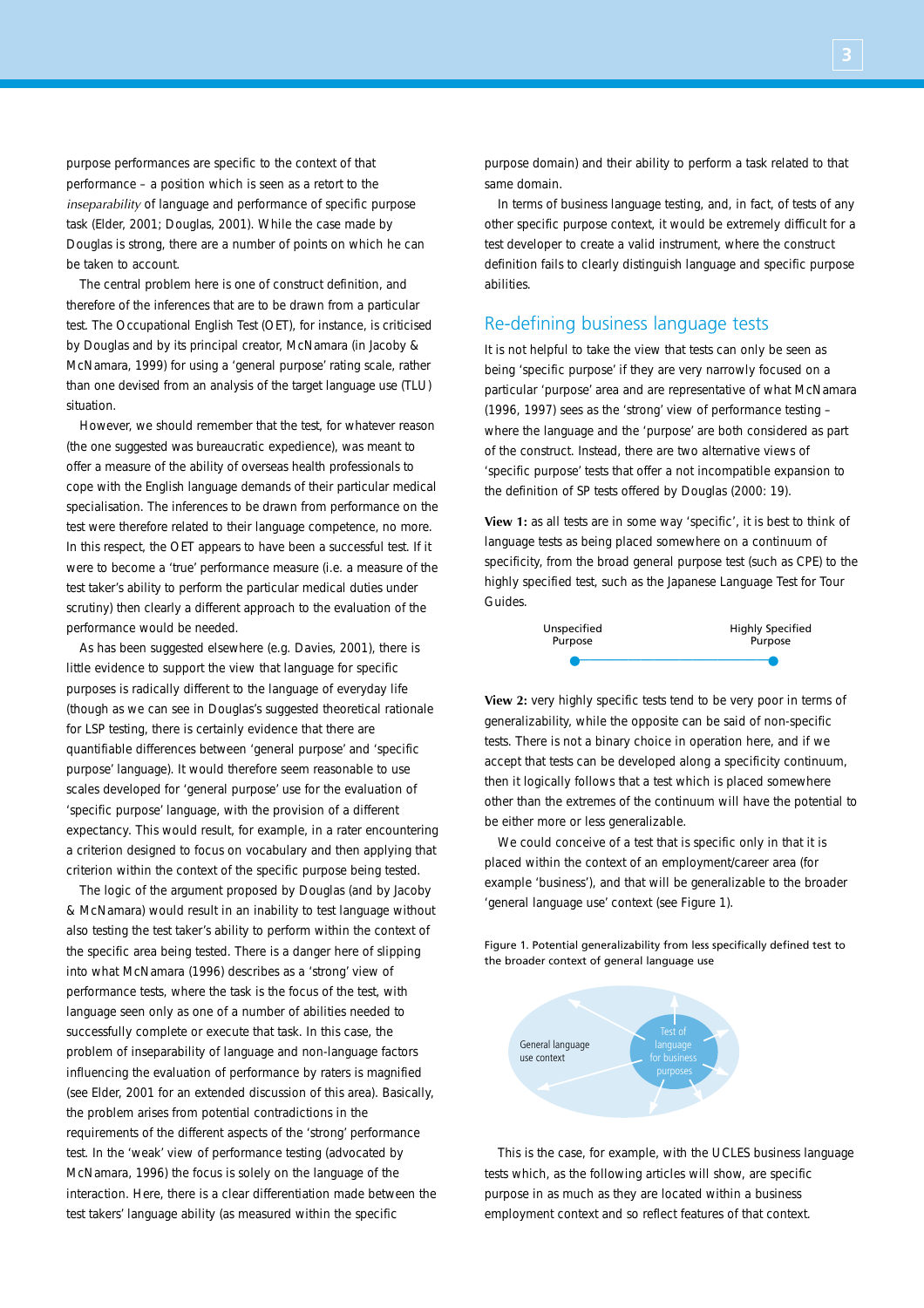#### **References and further reading**

- Berry, V (1996): *Ethical considerations when assessing oral proficiency in pairs*, paper presented at the Language Testing Research Colloquium
- Berry, V (1997): *Gender and personality as factors of interlocutor variability in oral performance tests*, paper presented at the Language Testing Research Colloquium
- Brown, A (1998): *Interviewer style and candidate performance in the IELTS oral interview*, paper presented at the Language Testing Research Colloquium
- Davies, A (2001): The logic of testing languages for specific purposes, *Language Testing*, 18/2, 133-147
- Douglas, D (2000): *Assessing Language for Specific Purposes*, Cambridge: Cambridge University Press
- Douglas, D (2001): Language for specific purposes assessment criteria: where do they come from? *Language Testing*, 18/2, 171-185
- Elder, C (2001): Assessing the language proficiency of teachers: are there any border controls? *Language Testing*, 18/2, 149-170
- Jacoby, S (1998): *Science as performance: socializing scientific discourse through the conference talk rehearsal*, Unpublished Doctoral Dissertation. UCLA
- Jacoby, S and McNamara, T F (1999): Locating competence, *English for Specific Purposes*, 18/3, 213-241
- Labov, W (1963): The social motivation of sound change, *Word*, 19, 273-307
- McNamara, T F (1996): *Measuring Second Language Performance*, London: Longman
- O'Sullivan, B (1995): *Oral Language Testing: Does the Age of the Interlocutor make a Difference?* Unpublished MA Dissertation. University of Reading
- O'Sullivan, B (2000): *Towards a model of performance in oral language testing*. Unpublished PhD Thesis. University of Reading
- O'Sullivan, B (2002): Learner acquaintanceship and oral proficiency test pair-task performance, *Language Testing*, 19/3, 277-295
- Porter, D (1991a): Affective Factors in Language Testing. In Alderson, J. C. and B. North (Eds.) *Language Testing in the 1990s*, London: Macmillan (Modern English Publications in association with The British Council), 32-40
- Porter, D (1991b): Affective Factors in the Assessment of Oral Interaction: Gender and Status. In Sarinee Arnivan (ed) *Current Developments in Language Testing*. Singapore: SEAMEO Regional Language Centre. Anthology Series 25: 92-102
- Porter, D (1994): LSP testing luxury or necessity? In Khoo, R. (ed). *LSP Problems & Prospects*, Singapore: SEAMEO RELC, 194-201
- Porter, D and Shen Shuhong (1991): Gender, Status and Style in the Interview, *The Dolphin 21*, Aarhus University Press, 117-128
- Swales, J (1990): *Genre analysis: English in academic and research settings*, Cambridge: Cambridge University Press
- Tarone, E (1985): Variability in Interlanguage use: A study of style shifting in morphology and syntax, *Language Learning*, 35/3, 373-404
- Tarone, E (1988): *Variation in Interlanguage*, London: Edward Arnold
- Tarone, E (1998): Research on interlanguage variation: Implications for language testing. In L. F. Bachman and A. D. Cohen (Eds.) *Interfaces Between Second Language Acquisition and Language Testing*. Cambridge: Cambridge University Press, 71-89
- Tarone, E and Liu, G Q (1995): Situational context, variation, and second language acquisition theory. In G. Cook and B. Seidlhofer (Eds.) *Principle and Practice in Applied Linguistics*, Oxford: Oxford University Press. 107-124
- Teasdale, A (1994): Authenticity, validity, and task design for tests of well defined LSP domains. In Khoo, R. (ed). *LSP Problems & Prospects*. Singapore: SEAMEO RELC, 230-242

# Revising the Business English Certificates (BEC) speaking tests

**DAVID BOOTH**, SPECIALISED EXAMS GROUP

## Introduction

This article reports on recent work to revise the Business English Certificate (BEC) speaking tests within the context of the overall revision of the BEC suite of examinations.

Previous articles in *Research Notes* have dealt in detail with issues relating to test development and revision projects (Nick Saville – *Research Notes 4*, Nick Saville and Barry O'Sullivan – *Research Notes 3*, and Lynda Taylor – *Research Notes 3, 4, 5* and *6*). In *Research Notes 4* Nick Saville summarised the process whereby UCLES EFL tests are routinely revised following a cyclical, iterative model of development. BEC was revised in line with this model.

The Business English Certificates were introduced between 1993 and 1996. The tests were originally developed for the Asia-Pacific

region, in particular China; as a result, the content of the tests related to the local conditions in which the test was taken and the topics and tasks were made accessible to the test-taker population. In 1998 the tests were made more widely available to meet the needs of a worldwide candidature seeking qualifications in English within a business context. In line with UCLES' policy of reviewing its tests at regular intervals, a full review of BEC was begun in 1999.

## Groups involved in the revision process

A number of groups were involved in the review and revision process, and they played a crucial role in the development of the revised specifications for the speaking tests. Their roles and responsibilities are detailed below: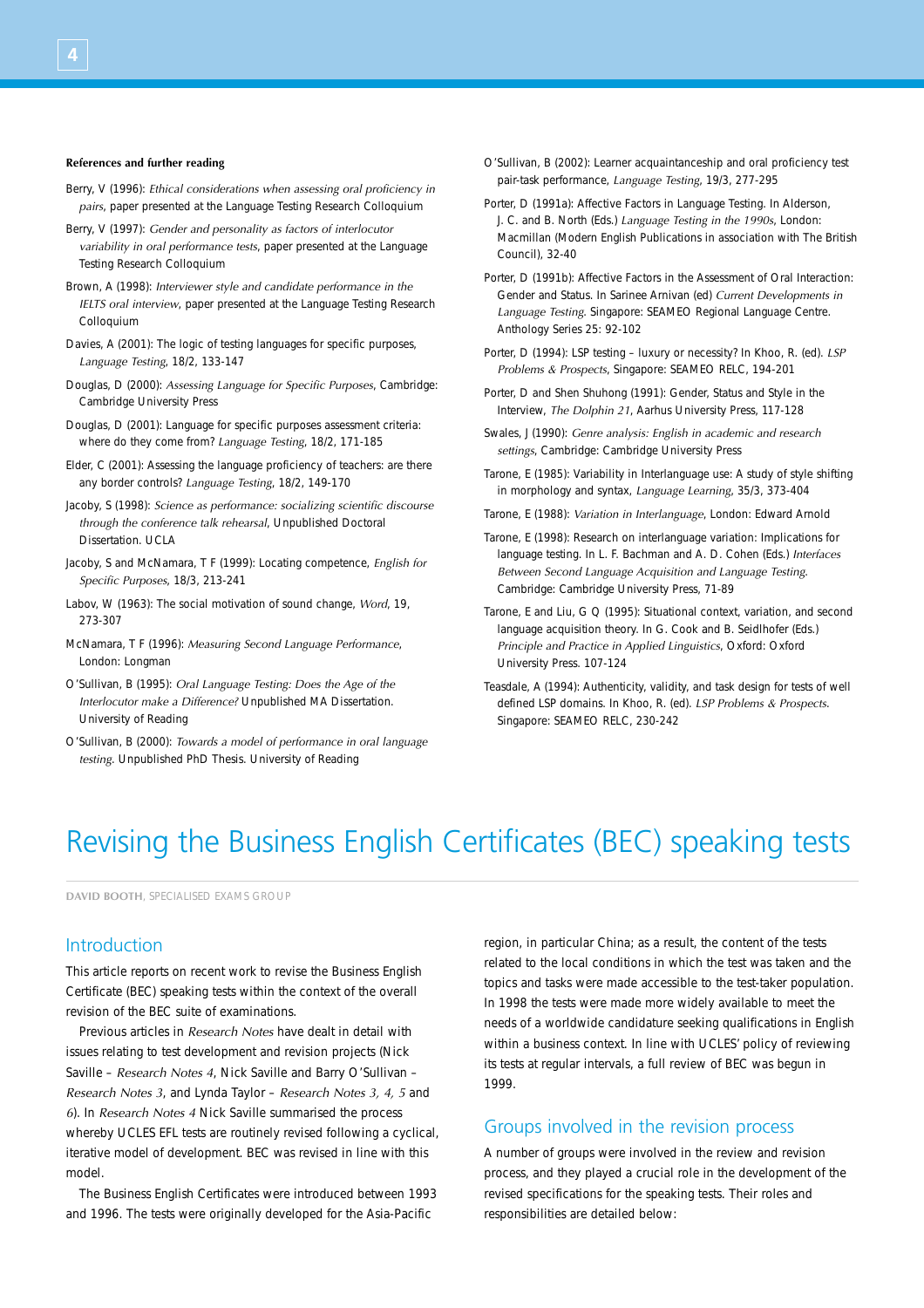The **Management Steering Group** – made up of UCLES EFL senior management. The role of this group was to define parameters, initiate research and development, make judgements, and in the final stages of the revision ratify revised specifications.

An **Internal Working Group** – made up of UCLES EFL specialist staff including research/validation staff. The role of this group was to co-ordinate external groups, act on recommendations from the steering group, trial revised specifications and report back to the steering group.

**Consultants working groups** – made up of UCLES EFL consultants, specialist staff and research/validation staff. The role of these groups was to devise revised specifications for each component. The groups met as required to develop the specifications.

# Issues for internal consideration

Over recent years, UCLES EFL has been seeking to harmonise the principles and practice which apply to the range of face-to-face speaking tests it offers. At the outset of the BEC revision process, therefore, there were two key internal issues relating to the revision of the speaking tests.

## **1 Test level**

The original BEC 1 had been designed to span 2 proficiency levels – Common European Framework (CEF) levels A2 and B1. Since there was a limited amount of 'business' language which could be tested at A2, the BEC 1 speaking test had been developed to include aspects of general English as well as English in a workplace context. As part of the review process, it was decided that it would be more appropriate to develop the BEC Preliminary Test at CEF B1 only. This would help to align it more closely with the Council of Europe Framework and ALTE proficiency levels and, as a result, help to make the speaking test more business-focussed.

### **2 Score reporting**

For historical reasons, the grade for the current BEC speaking test was awarded separately from the rest of the test score and did not contribute to the overall score or grade of the candidate. It was decided that the speaking mark should be incorporated into the overall mark for the test and that the speaking test should be given the same weight as the other components, as is the case for the other Cambridge examinations. This, it was hoped, would have a positive effect on classroom practice.

## Consultation with external stakeholders

The development of BEC into a global examination had generated a certain amount of formal and informal feedback on the test construct and testing systems. The level of feedback was not sufficient, however, to form a basis for decision-making so a wider variety of opinions and views needed to be collected. In the early stages of the revision process, an extensive programme of consultation was initiated to ensure that any changes to BEC would be in line with the expectations of stakeholders. In addition to

consultation via the consultants working groups referred to above, two questionnaires were sent out, one to centres and the other to a small number of key stakeholders.

### **1 BEC centre questionnaire**

The first questionnaire was designed to be sent to BEC centres and was largely answered by teachers. It focussed on evaluating general levels of satisfaction with the current test and it also gave respondents an opportunity to make suggestions on how the test could be improved. The questionnaire was sent to almost 400 centres of which 70 responded.

Overall, the results suggested that the test was well liked. The satisfaction rates for the three tests are shown in Table 1 below.

#### **Question: How satisfied are you generally with BEC?**

Table 1: General levels of satisfaction for BEC

| <b>Test</b>      | <b>Very Satisfied</b><br>or Satisfied | <b>Dissatisfied</b> | Very dissatisfied |
|------------------|---------------------------------------|---------------------|-------------------|
| BFC 1            | 90%                                   | 10%                 | $0\%$             |
| BFC 2            | 85.3%                                 | 8.8%                | 5.9%              |
| BFC <sub>3</sub> | 81.8%                                 | 18.2%               | 0%                |

The levels of satisfaction with the speaking tests were much lower, however, as can be seen in Table 2 below.

## **Question: How satisfied are you generally with the BEC speaking test?**

Table 2: Levels of satisfaction for BEC speaking tests

| <b>Test</b>      | <b>Very Satisfied</b><br>or Satisfied | <b>Dissatisfied</b> | Very dissatisfied |
|------------------|---------------------------------------|---------------------|-------------------|
| BFC 1<br>BFC 2   | 55.1%<br>58%                          | 34.5%<br>25.8%      | 10.3%<br>16.8%    |
| BFC <sub>3</sub> | 70.6%                                 | 23.5%               | 5.9%              |

The questionnaires allowed respondents to add comments to their evaluations. Selected comments are shown below to illustrate some of the main concerns.

#### **Comments relating to the BEC 1 Speaking Test :**

| Country    | <b>Comment</b>                                                                                                                                                         |
|------------|------------------------------------------------------------------------------------------------------------------------------------------------------------------------|
| France     | It seems a little too general.                                                                                                                                         |
| Argentina  | It is too limited and it does not match the demands in<br>reading/writing abilities. There should be another phase<br>showing a better command of Business vocabulary. |
| Germany    | There is no scope for candidates to expand; both the<br>"script" and candidate output is likely to be repetitive and<br>mechanical.                                    |
| Spain      | Needs to be less 'general' in content and more 'working<br>world' specific.                                                                                            |
| Bangladesh | Not challenging enough – not related to business.                                                                                                                      |
| Italy      | Can it not be more 'businessy'?                                                                                                                                        |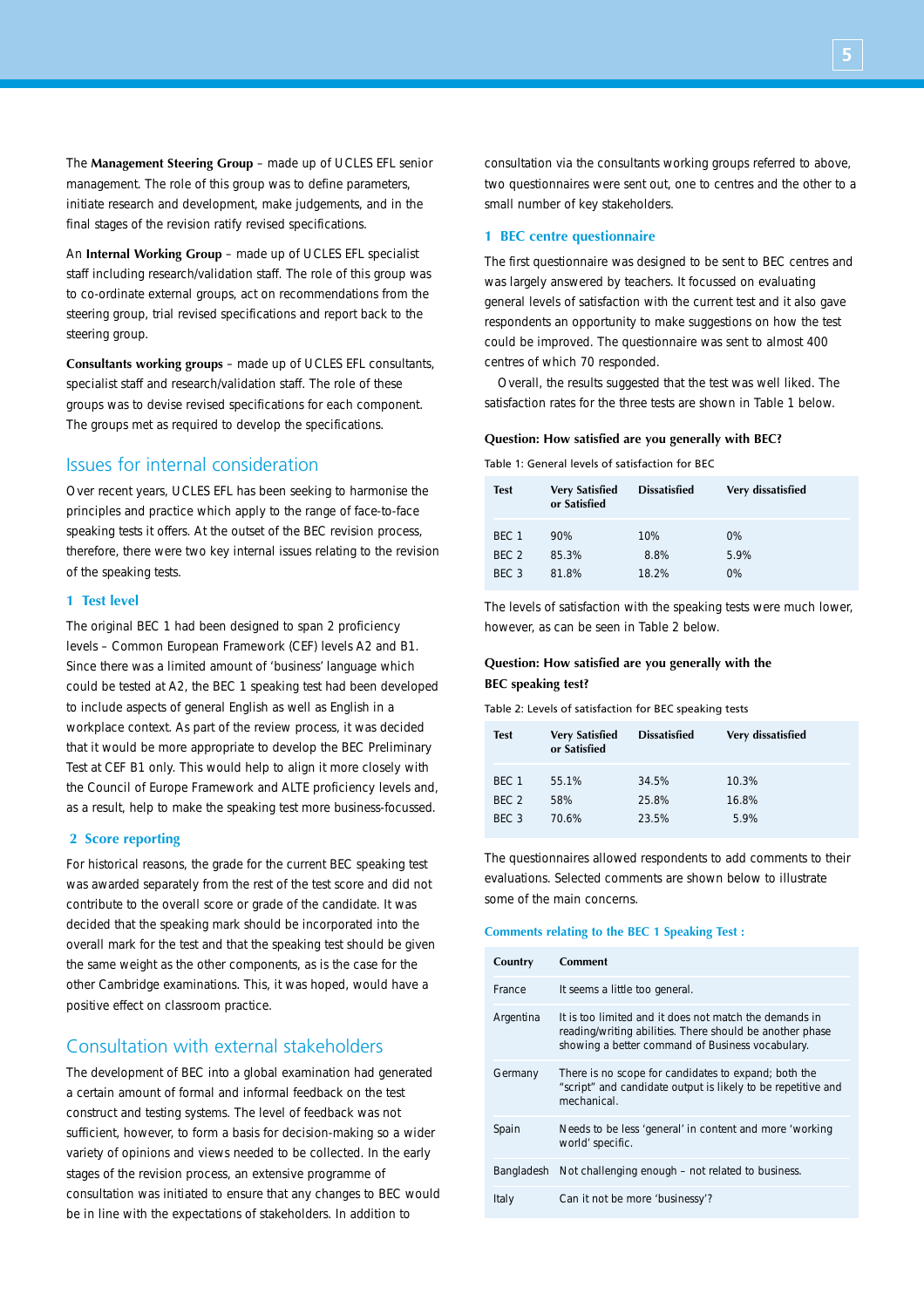#### **Comments relating to the BEC 2 speaking test:**

| Country           | Comment                                                                                                                                                                                                                                        |
|-------------------|------------------------------------------------------------------------------------------------------------------------------------------------------------------------------------------------------------------------------------------------|
| UK                | Booking a hotel is irrelevant; candidates should have a<br>chance to express business knowledge <i>i.e.</i> : stock<br>markets/international trade.                                                                                            |
| Argentina         | Once again the situations do not always reflect the<br>communicative needs of someone working for a company.<br>I find the follow-up planned discussion quite helpful<br>however                                                               |
| Italy             | Not challenging enough - rigid framework does not allow<br>candidates to express themselves fully.                                                                                                                                             |
| Spain             | We do not like the 2 way collaborative task - it is artificial,<br>does not elicit natural language and it is easy to just read<br>responses; we feel it definitely needs re-thinking – the<br>students always seem confused by this activity. |
| Czech<br>Republic | I have heard that it is a bit easy & doesn't really match or<br>measure the rest of the test.                                                                                                                                                  |

#### **Comments relating to the BEC 3 speaking test:**

| Country           | <b>Comment</b>                                                                       |
|-------------------|--------------------------------------------------------------------------------------|
| Spain             | Enjoyed the freedom given to candidates to talk freely.<br>Choice of topic was fine. |
| Argentina         | However the first part is still too general (giving personal<br>information)         |
| Spain             | Maybe some of subject matter is difficult for pre-work<br>experience students.       |
| Czech<br>Republic | Too easy, not enough points.                                                         |

### **2. Key stakeholders questionnaire**

The second questionnaire was aimed at people with a detailed knowledge of the BEC examination who were also specialists in the field of testing. The key consultant group consisted of:

- external testing specialist consultants involved in developing the paper (chairs and principal examiners);
- Senior Team Leaders (responsible for the training and evaluation of Oral Examiners);
- UCLES business development managers;
- administrators in large BEC centres.

The purpose of this questionnaire was to obtain more focussed information on particular features of the BEC tests, including suggestions for development of the test. The stakeholders were asked to respond to statements about the test on a scale of 1 to 5, where 5 indicated strong agreement and 1 strong disagreement. Overall, there were fifteen features of the test rated above 4 and therefore rated as very satisfactory. Seven features of the test attracted an average rating below 3 (i.e. ratings expressing a measure of dissatisfaction with the existing test); and five of these related directly to the speaking tests. On average, respondents

tended to *disagree* or *disagree strongly* with the following statements about the speaking test:

*It is useful to have the speaking skill reported separately from reading, writing and listening*

*It is useful that BEC 1 covers both Cambridge levels 1 and 2*

*BEC 1 Speaking: The activities in part 2 are an effective way of testing spoken language*

*BEC 1: The speaking test gives candidates sufficient opportunity to show their full language ability*

*BEC 2 Speaking: The speaking test gives candidates sufficient opportunity to show their full language ability* 

## Conclusions from the questionnaire surveys

The consultation exercise confirmed that there were some concerns among external stakeholders over both the level of BEC 1 and the separate grade given for the speaking paper. These issues had already been addressed by steering group recommendations. Further information gained from the questionnaires supported earlier informal evidence, in particular:

- the inadequate business focus/content of the speaking test, particularly at BEC 1;
- the inadequate amount/quality of language produced by the information gap activity in BEC 1 and BEC 2.

## Redefining the specifications

The issues raised through the questionnaires and working groups were addressed during the development stage of the revision project and the key outcomes are discussed below:

### **Ensure the tests are clearly business focussed**

This was particularly an issue at Preliminary (ALTE level 2) and Vantage level (ALTE level 3). For both tests the Interlocutor frames for Part 1 were reformulated to introduce more business language earlier. The preliminary frames may still include one general question to introduce a topic but all the questions in the frames now focus on business situations. At all levels the 'long turn' (Part 2) and discussion topics (Part 3) are clearly business focussed.

## **Include a 'long turn' in which candidates have the opportunity to produce longer utterances**

As can be seen from the feedback, it was felt that the 'information gap' exercise in BEC 1 and 2 did not produce enough extended discourse for the purpose of assessing discourse features. The short presentation in BEC 3, however, did seem to provide this. The revision team felt that, with adequate support, the short talk would be the most appropriate way of eliciting extended discourse at all three levels. It was also felt that the task type would impact positively on the classroom where short talks and presentations are often included in business-focussed courses.

Trialling confirmed that the short presentation tasks which were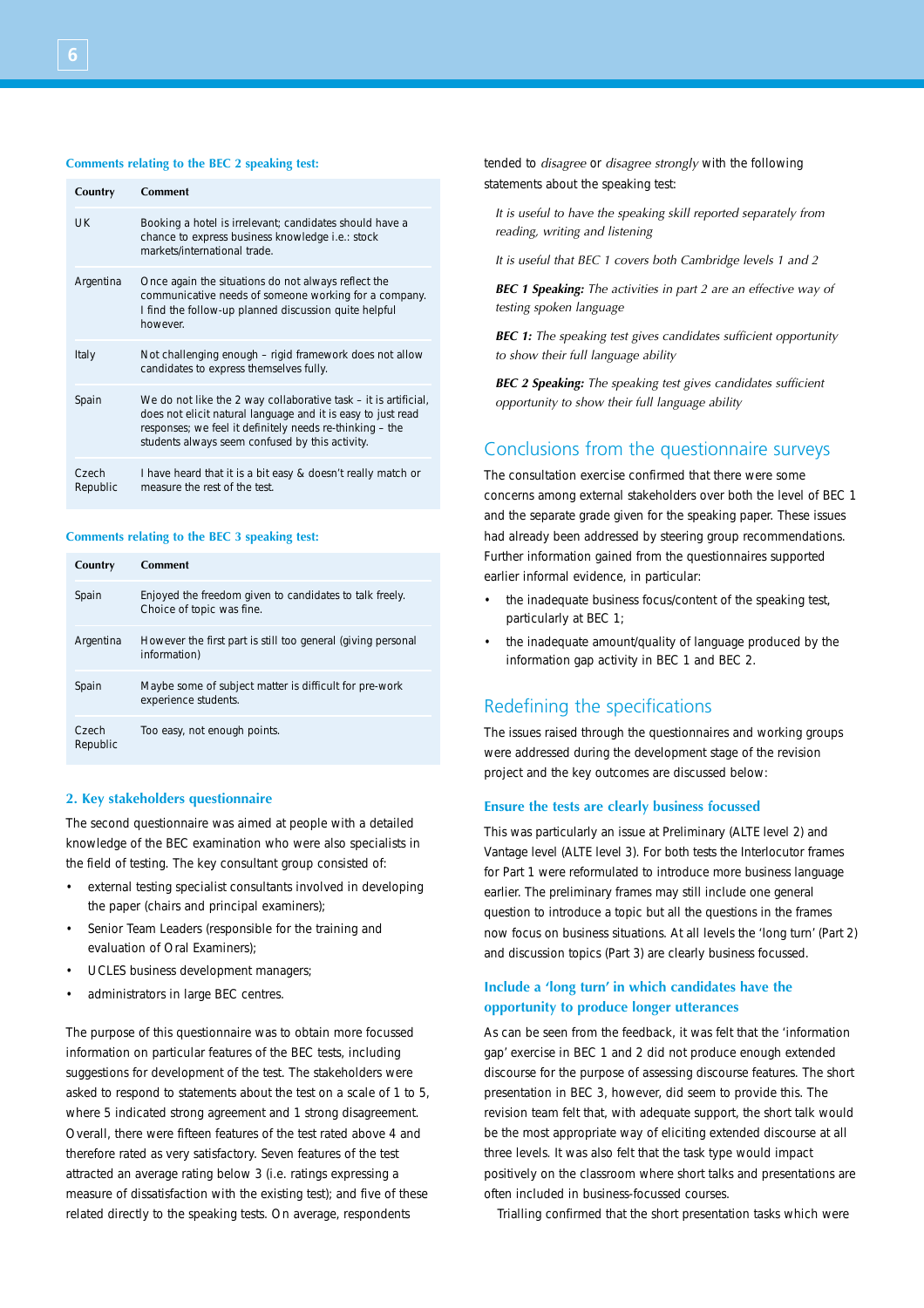developed and the timings which were allocated were appropriate for candidates at Preliminary and Vantage levels.

## **Ensure a discussion topic is included at each level to allow a wider range of interactive linguistic features to be assessed**

The increased time allowed for the test made it easier to include a discussion task at each level. A number of options were considered, including the use of pictures to stimulate discussion. The preferred model was discussion generated by a written prompt. For BEC Vantage a similar task to Higher was developed. For the Preliminary level, however, it was felt that some tasks would be better suited by a format which allowed the use of illustrations.

In addition to matters of test content and format, other issues addressed included:

## **Clarifying the appropriate assessment criteria to use when assessing language in a business context.**

When developing EFL examinations, UCLES takes account of current theories of language, language learning and good practice in assessment. Much of the relevant theory with regard to a model of language can be found in the Council of Europe's Common European Framework of Reference (2001). Key to an understanding of the construct underlying BEC is the recognition of Business English as a 'context of use' or domain of language as described in the Framework documentation. An internal document was drawn up by Dr Lynda Taylor regarding the relationship between the

construct of the BEC speaking tests and the main suite speaking tests. She concluded:

*'The underlying construct of spoken language ability is therefore common to both general English language proficiency tests (KET, PET, FCE, CAE and CPE) and the BEC suite. The difference between the two suites lies in the various content features of the tests: choice of vocabulary, themes (or topics), purposes, text types, functions, and communicative tasks and situations presented in the tasks.'*

(See also the article on page 2 in this issue by Barry O'Sullivan.)

## **Ensuring the production quality values of the test materials meet the expectations of candidates and clients.**

Given the expectations of business candidates it was felt important that the speaking test materials needed to be well presented. With this in mind the speaking material formats were redesigned.

## **Conclusions**

This article has highlighted some key issues and outcomes of the revision of the BEC speaking tests. A full account of the revision process will be published in an upcoming volume of the *Studies in Language Testing* series.

### **Reference**

Council of Europe (2001): *Modern Languages: Learning, Teaching, Assessment. A Common European Framework of reference*.

# Revising the BULATS Standard Test

**ED HACKETT**, SPECIALISED EXAMS GROUP

# A brief history of BULATS

BULATS (Business Language Testing Service) is a multi-band test of language proficiency in the workplace for in-company use. It is available in four languages (English, French, German and Spanish) and has four test components: the Standard Test (a paper and pencil based test of Listening, Reading and Language Knowledge), the Computer Test (a computer adaptive version of the Standard Test), the Speaking Test, and the Writing Test. Components can be taken individually or together, depending on company needs, and measure language proficiency on the ALTE scale 0 to 5 (beginner to upper advanced), which corresponds to the Council of Europe Framework A1 to C2. BULATS is sold through a world-wide network of Agents and is available on demand. It is marked locally, which means results can be produced within days, or instantaneously in the case of the Computer test.

The BULATS Standard Test was first launched in 1997 in a small number of countries, but the network has since grown to over 50 Agents in 30 countries. The Speaking and Writing tests have been available since 1998 and the Computer test was launched in 2000.

## Test design and construct

The construct of BULATS is similar to that of its sister test BEC (a certificated test available to individual candidates) in that it is a test of language in the workplace, rather than a test of specific business language. In its original design, the Standard Test comprised three sections: Listening, Reading, and Grammar and Vocabulary. The test had 90 items, lasted 90 minutes and reported an overall score on a scale of 0 to 100, which translated to an ALTE band (see Figure 1).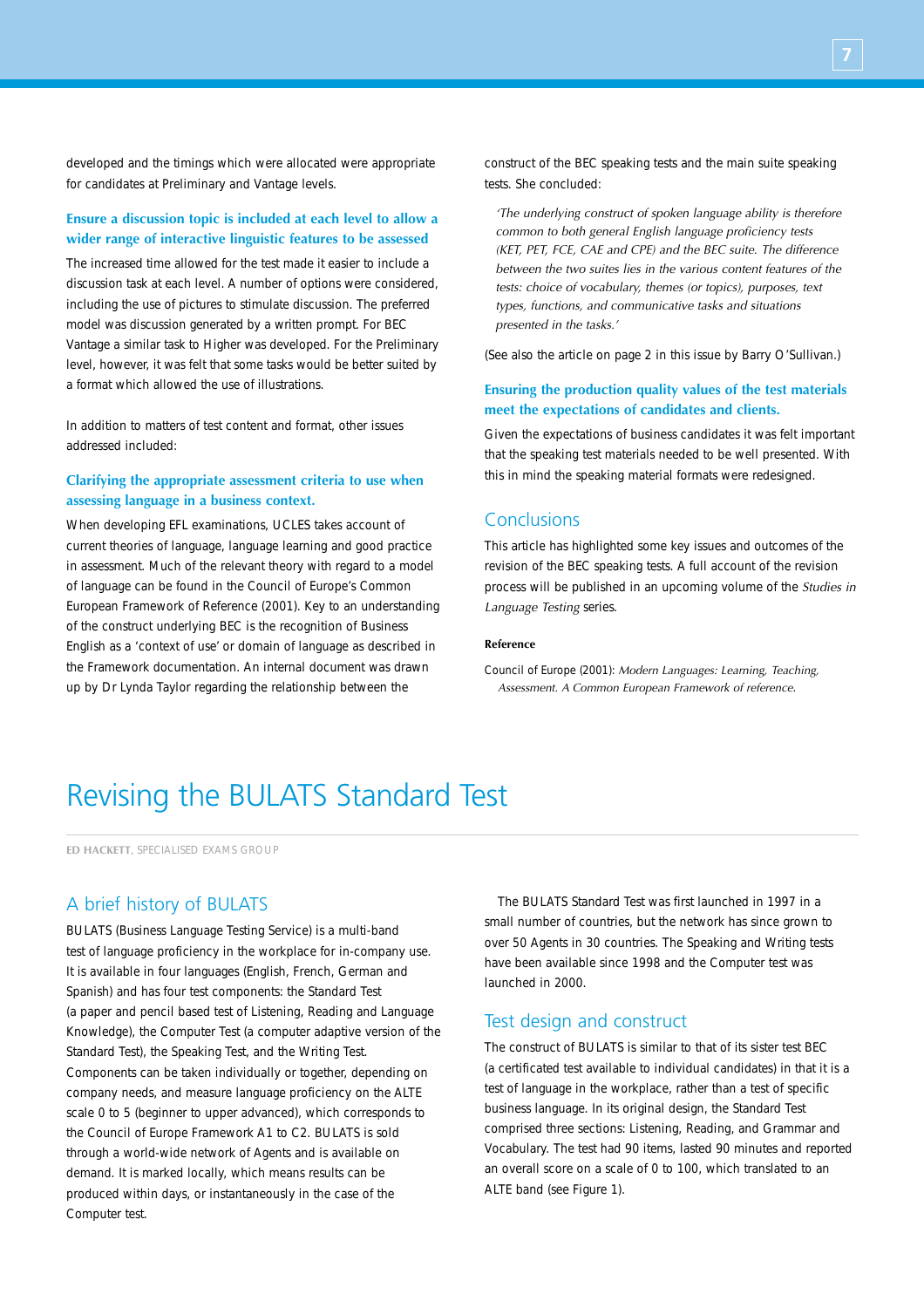#### Figure 1 : BULATS Scores and ALTE Bands

| <b>BULATS Score</b>   | <b>ALTE Band</b>    | Level                                    |
|-----------------------|---------------------|------------------------------------------|
| 90 to 100<br>75 to 89 | 5<br>4              | <b>Upper Advanced</b><br>Advanced        |
| 60 to 74              | 3<br>$\mathfrak{D}$ | Upper Intermediate<br>Lower Intermediate |
| 40 to 59<br>20 to 39  |                     | Elementary                               |
| $0$ to 19             | O                   | Beginner                                 |

In response to demand from clients, section scores were also given on a converted scale out of 50. The aim of the section scores was to give clients information on differential performance on the three skills, but was not originally intended to be used as an indicator of performance in test-retest situations. The main function of the Standard Test was to give companies or training organisations a quick yet reliable indication of general language proficiency. For more informed information on full language competency, clients are recommended to use the Speaking and Writing components in addition to the Standard or Computer Test.

## The need for change

As with any test, candidature and usage change over time, and during the past three years a more detailed picture has emerged of the BULATS population and the needs of our clients. Between January 2000 and January 2001, a major calibration exercise took place involving post test analysis of Answer sheets of more than 6000 candidates in over 10 countries. Special calibration forms of the test, combining sections of past and new papers, were also used on live test populations to verify the equating of live versions. Key Agents were given questionnaires regarding test usage and needs.

The findings of the post test analysis and questionnaire revealed that the test was working well overall and that there was a high degree of contentment from clients. There was, however, a shift in usage of the test from general proficiency testing to progress testing. Whilst this did not present a problem for overall scores, it was felt that the test design could be improved to increase the reliability of the section scores. The overall reliability of the test was very high (Standard Test versions report overall reliability alphas of between 0.95 and 0.96). The section scores, whilst respectable (with alphas of between 0.85 and 0.92), were less reliable than overall scores when standard error is taken into account. As mentioned above, the section scores were originally provided to allow comparison between the different skills tested and were not meant to provide measurement of progress. The overall test has 90 items, which provides sufficiently broad band widths to allow for Standard Error of Measurement (SEM), but as the section scores have fewer items (between 25 and 35) reliability is less accurate. The problem was more pronounced in the Reading section, which only had 25 items, leading to a bunching of abilities in bands 3 to 5. In addition to improving reliability in the section scores to take account of current test usage, it was also felt that the test design could be improved to cater for the wide range of abilities of the candidates.

## Options for change and revision constraints

Drawing on the experience of the BEC revision process, it was felt that the test could be revised in a relatively short space of time. The four key areas to consider in the revision process were Validity, Reliability, Impact and Practicality. The key factor here was reliability, yet improvements in reliability would impact on other areas. BULATS has high face validity with both clients and candidates due to its variety of communicative tasks. In addition to discrete point multiple choice tasks, there are integrative multiple choice, matching and productive tasks. Clients also like the fact that they can use BULATS anytime and anywhere, so lengthening the test dramatically, or changing the marking system would have consequences for both the impact and practicality of the test. Feedback from Agents had stressed a high degree of contentment with the existing format. So, whilst improving section reliability was the main aim of the revision, there were a number of constraints which had to be taken into account. These were:

- the test should not be lengthened beyond a 2 hour limit;
- the test should report at least two section scores, with a discrete listening section;
- the test should comprise grouped tasks as well as discrete items;
- the test should be clerically marked:
- the revision process should not take more than 18 months.

## Test revision

Analysis was done using the Abils and Best Test programs (developed by Dr Neil Jones for UCLES) and it was decided that a minimum of 50 items was needed to provide section scores with the desired improvement in reliability. A greater spread of item difficulties gave suitable band widths at all levels, providing better discrimination in bands 1 and 5. This raised a problem for the format of the test, as retaining three sections with 50 items and the current task types, would produce a test lasting nearly 3 hours. The only way to produce a test with 150 items in under two hours would be to change the majority of items to discrete point task types, and this would impact negatively on both construct and face validity. The decision was therefore made to combine the Reading, and Grammar and Vocabulary sections (60 items) and expand the Listening section to 50 items.

# Changes to the Listening section

10 graphic and text-based discrete items were added to the start of the test, to give better discrimination at lower levels, and the one 8 item, multiple choice long text was replaced by three 6-item tasks, allowing for more items targeted at bands 3 to 5. This then presented a problem with timing, as it was felt that a Listening section of 60 minutes was too long, so the decision was made to change some of the tasks to 'once only' listenings. There has been much debate over the use of listen-once or listen-twice tasks and there are cogent arguments on both sides. In real life we sometimes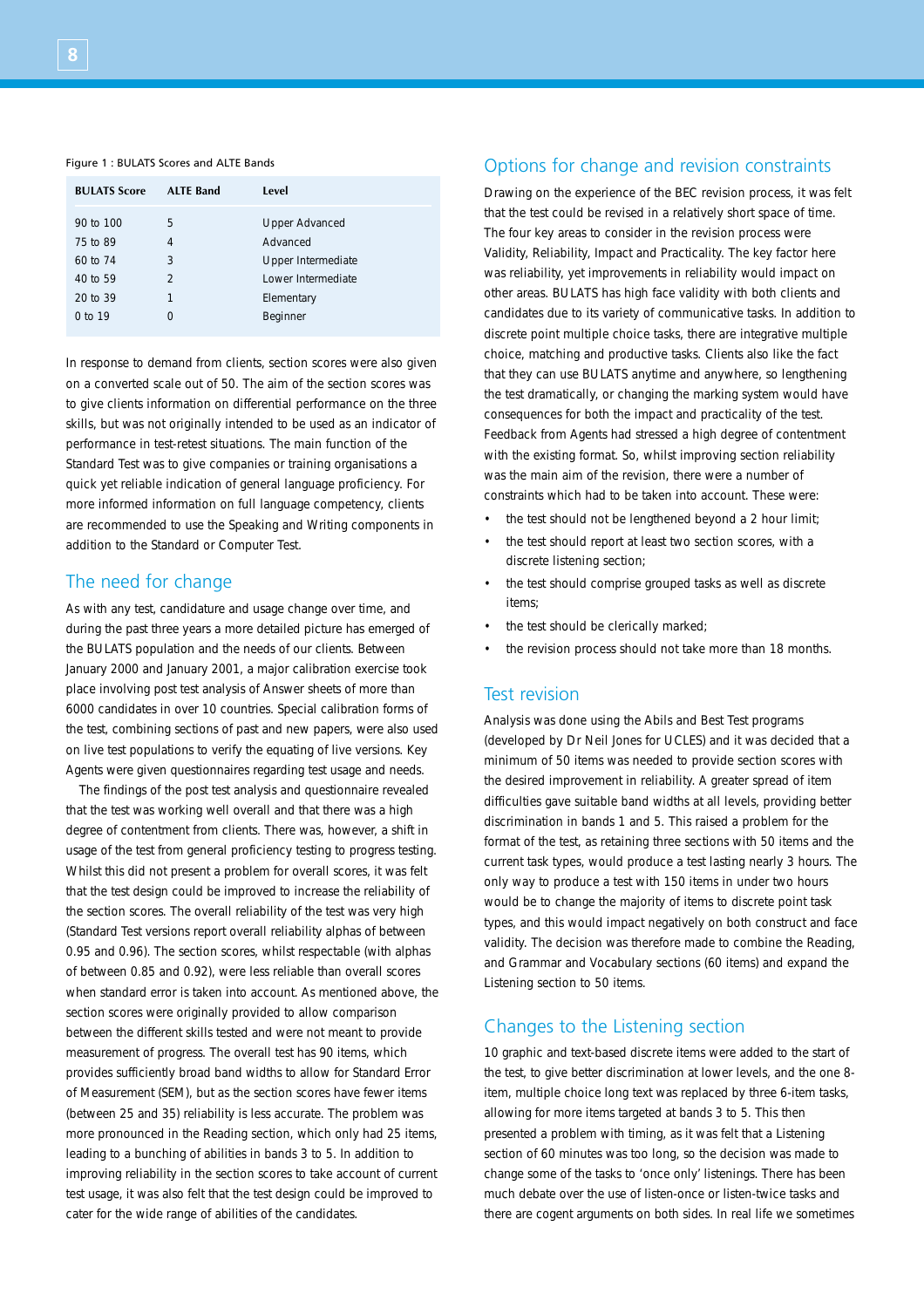have the opportunity to ask for clarification of points we have not fully understood from the first hearing, and announcements or news headlines are sometimes repeated. However, the vast majority of what we listen to is heard once only, so it can be argued that... 'in terms of both situational and interactional authenticity of the language, playing the text just once seems to be the obvious thing to do.' (Buck, 2001). Past UCLES trialling into the impact of listenonce versus listen-twice suggested that both forms spread out candidates' abilities in the same way, but listen-once increased the difficulty of the majority of tasks slightly. It was felt that there were strong arguments for retaining the listen-twice format for some tasks, but that other task types could be converted to the listen-once format with minor changes. It was decided that form-filling tasks, where key information is deliberately stressed or spelled out, and multiple matching tasks, which test the gist of a text, were best suited to once only listening, and these tasks were trialled. The effect on item difficulty proved to be minimal across both task types with an average increase in difficulty of only 0.08 logits. Multiple choice discrete and grouped tasks were kept as listen-twice. The discrete items come at the beginning of the test and are aimed at lower ability candidates. It was felt that double listening helped compensate for the lack of scene setting that would be available in real life, and allowed candidates to 'tune in'. The content in short texts can easily be missed by low level candidates, and this can have a demoralising effect if heard only once. The grouped multiple choice tasks (6 items) involve a heavy reading load and the second listening allows time to re-read the options and catch up on parts of the text missed while reading the questions in the first listening. Further research into the effect of listen-once versus listen-twice is ongoing. The effects of the above changes meant that the 50 items could be fitted into 50 minutes of listening time.

## **Changes to the combined Reading and Grammar and Vocabulary section**

A number of changes to both the format and task types were made in the newly-titled Reading and Language Knowledge section. Reading and Language Knowledge tasks were alternated to avoid the negative effects of lack of time and fatigue on the grammar and vocabulary tasks, which had originally been at the end of the paper. Tasks were also more finely graded from easy to difficult to allow candidates to find their natural level. The section was divided into two parts, with items aimed at bands 0 to 2 in Part One, and items aimed at bands 3 to 5 in Part Two. Trialling of the revised format revealed that all candidates in bands 0 to 2 had time to complete the first part, and 97% of candidates in bands 3 to 5 completed the whole paper in the time allowed.

The Reading section had proved the most problematic part of the Standard Test. In addition to the small number of items (25), there were not enough items discriminating well at high levels. The discrete graphic items and the matching sentences to paragraphs task were well-suited to low level candidates. However, the 8-item multi-task long text, aimed at candidates in bands 3 to 5, did not discriminate sufficiently well at these levels. It was decided to

replace this task with two 6-item multiple choice texts (one at higher and one at lower level). Such task types have proved better suited to discriminating between narrower ability bands. Evidence from BEC3 (now BEC Higher) and CPE suggests that these tasks discriminate well at high levels.

The 15-item multiple choice cloze had proved difficult for lower level candidates, who found the length of the text daunting. This meant that some candidates gave up on the passage, even though there were items within the task at their level. This was replaced by a 5-item multiple choice cloze. The 10-item Open Cloze was dropped in favour of two 5-item clozes, one higher and one lower level. Discrete lexico-grammar-based multiple choice tasks were added to both parts of the section to provide a more gradual increase in item difficulty.

#### Figure 2: Comparison of existing and revised formats

| <b>Existing Format</b> |                                                                                | <b>Revised Format</b> |                                                                       |  |
|------------------------|--------------------------------------------------------------------------------|-----------------------|-----------------------------------------------------------------------|--|
| Section 1              | Listening                                                                      | Section 1             | Listening                                                             |  |
| Part One<br>Part Two   | 2 x 5-item Multiple<br>Matching<br>3 x 4-item Form Filling                     | Part One<br>Part Two  | 10 x discrete text and<br>graphic MC<br>3 x 4-item Form Filling       |  |
|                        | Part Three 1 x 8-item long text MC                                             | Part Four             | Part Three 2 x 5-item Multiple<br>Matching<br>3 x 6-item long text MC |  |
| Section 2 Reading      |                                                                                | Section 2             | Reading & Language<br>Knowledge                                       |  |
| Part One               | 10 x discrete graphic<br>texts                                                 | Part 1.1              | 7 x discrete graphic texts                                            |  |
| Part Two               | 1 x 7-item matching<br>Part Three 1 x 8-item multi-task                        | Part 1.2              | 6 x discrete MC<br>Lexico-grammar                                     |  |
|                        |                                                                                | Part 1.3              | 1 x 6-item MC Reading<br>text                                         |  |
|                        |                                                                                | Part 1.4              | 1 x 5-item Open Cloze                                                 |  |
|                        |                                                                                | Part 2.1              | 1 x 7-item matching                                                   |  |
|                        |                                                                                | Part 2.2              | 1 x 5-item MC Cloze<br>Correction                                     |  |
|                        |                                                                                | Part 2.3              | 1 x 5-item Open Cloze                                                 |  |
|                        |                                                                                | Part 2.4              | 6 x discrete MC Lexico<br>grammar                                     |  |
|                        |                                                                                | Part 2.5              | 1 x 6-item MC Reading<br>text                                         |  |
|                        |                                                                                | Part 26               | 1 x 7-item Frror Correction                                           |  |
|                        | Section 3 Grammar & Vocabulary                                                 |                       |                                                                       |  |
| Part One<br>Part Two   | 1 x 15-item MC Cloze<br>1 x 10-item Open Cloze<br>Part Three 1 x 10-item Frror |                       |                                                                       |  |
| Items                  | 90                                                                             | Items                 | 110                                                                   |  |

The revised format of the test was extensively trialled from November 2001 to February 2002, and feedback from the Agents and candidates involved has been encouraging. The revised format is due to be launched at the end of May 2002. Further details about BULATS can be found on the website: www.bulats.org

#### **Reference**

Buck, G (2001): *Assessing Listening,* Cambridge: Cambridge University Press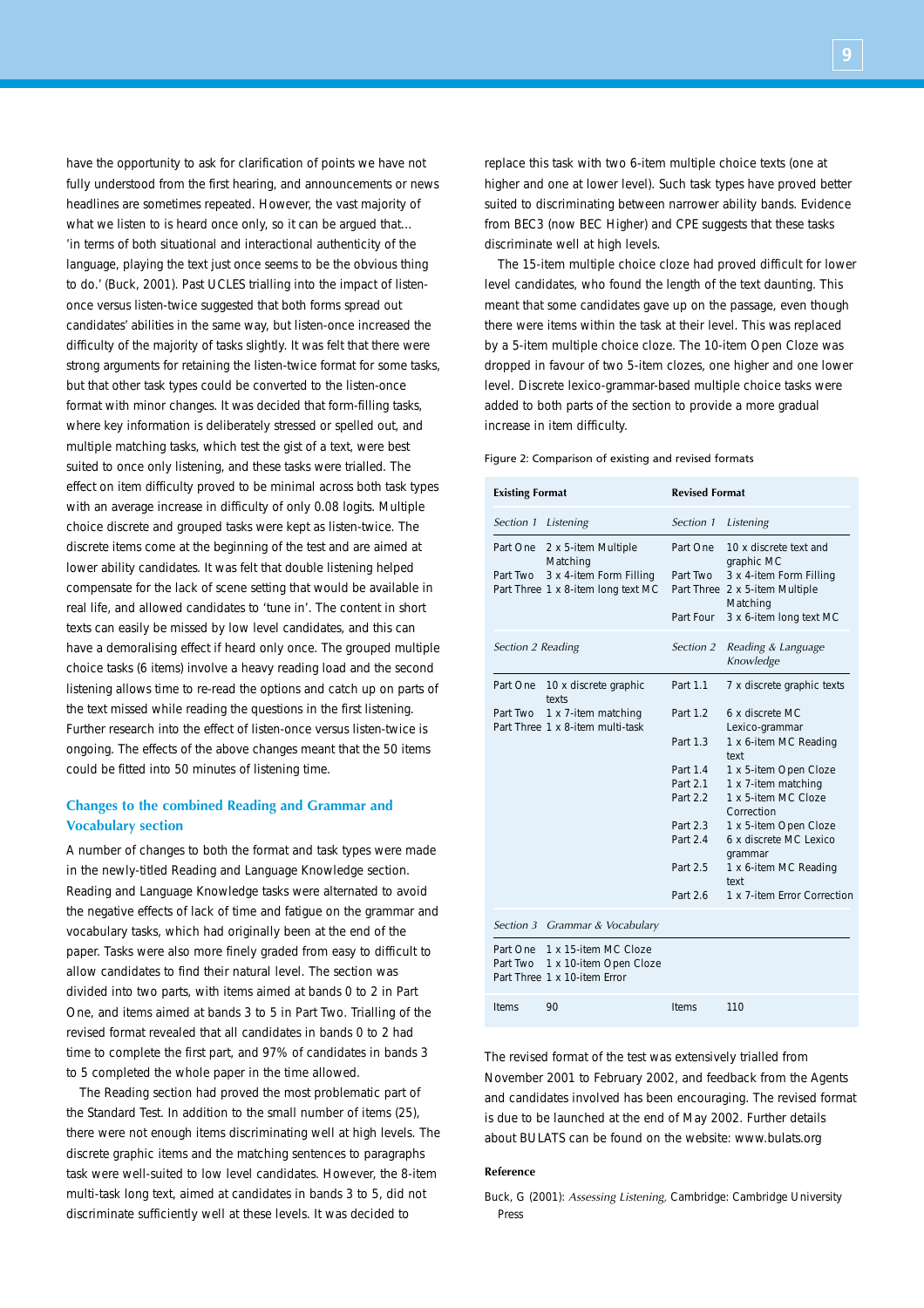# Developing wordlists for BEC

**FIONA BALL**, RESEARCH AND VALIDATION GROUP

## Introduction

This article describes the ongoing development and validation of vocabulary lists for UCLES' Business English Certificates, focusing on the BEC Preliminary level.

Wordlists exist in many forms and serve a variety of purposes. In the context of examining English as a Foreign Language, wordlists have two main applications. Firstly, they indicate acceptable vocabulary and structures to be used by item-writers in developing examination materials. The second application of wordlists is more research focussed, that is to study the words and structures produced by candidates in live examinations. This has obvious applications in teaching and publishing since knowledge of productive vocabulary can be used to inform teaching strategies and coursebooks that prepare candidates for an examination at a particular level.

There are many questions that arise from attempts to define the level and amount of vocabulary necessary to succeed at a particular examination. UCLES EFL is therefore currently investigating:

- What is the nature of the difference between productive and receptive vocabulary?
- How do individual candidates differ in their productive vocabulary?
- How can business vocabulary be distinguished from general vocabulary?

This article focuses on how we are investigating the extent and complexity of vocabulary related to the BEC suite of examinations. The most recent update of the BEC Preliminary wordlist and insights gained from studying the written production of BEC candidates are described.

# The written component of the BEC Preliminary examination

The BEC examinations are 'aimed primarily at individual learners who wish to obtain a business-related English language qualification' (*BEC handbook*, p.2). BEC Preliminary is aligned with the ALTE/Cambridge level 2 so tests the same level of proficiency in English as the Preliminary English Test (PET), a general English examination. Topic areas covered by BEC include the office, general business environment and routine, travel and meetings, and such topics naturally influence the vocabulary used in examination materials and expected of the candidates. At any BEC level the item-writers aim to provide authentic sounding materials that are accessible to the whole candidature.

The writing component of the BEC Preliminary examination requires candidates to write a short internal company communication, such as a memo or email, followed by a longer piece of business correspondence with an external contact, such as a letter or fax. These business-related tasks include a written prompt and bulleted points show candidates what is to be included in their answer. Item-writers consult the BEC Preliminary wordlist to check what vocabulary they can include in the examination materials.

## The BEC Preliminary item-writer wordlist

The BEC Preliminary item-writer wordlist aims to cover businessrelated vocabulary relevant to this level of Business English. Itemwriters refer to this list when producing materials for the examination. They also have access to the PET list as this includes words and structures at the same level, albeit in the scope of general English rather than Business English. The wordlist includes parts of speech together with examples that highlight one particular sense of a word, for example:

| address $(n)$ $(v)$ | To address a conference    |
|---------------------|----------------------------|
| advance (adj)       | in advance/advance booking |
| air(n)              | by air                     |

There is also a list of suffixes and prefixes and a list of word groups within the list that further specify the extent of vocabulary that item-writers can draw on.

One of the issues we face in developing any item-writer wordlist is ensuring that a list is equally appropriate for developing speaking, listening, reading and writing components of a specific examination. For the BEC Preliminary wordlist, we seek to include *current* business usage wherever possible; this can change rapidly, as shown by the recent growth of email correspondence and use of associated lexis in the last decade. We maintain and develop the BEC Preliminary wordlist by adding and removing words and affixes on a regular basis. Words are suggested for inclusion in, or exclusion from, the list each year. This procedure is informed by corpus data and detailed discussion, as described below.

## Corpus-based approaches to wordlist development

Our development and validation of item-writer wordlists draw on corpus evidence in addition to the experience and knowledge of the chairs of the item-writing teams for BEC. A range of corpora (electronic databases) that represent receptive and productive language, business and general English, and learner and native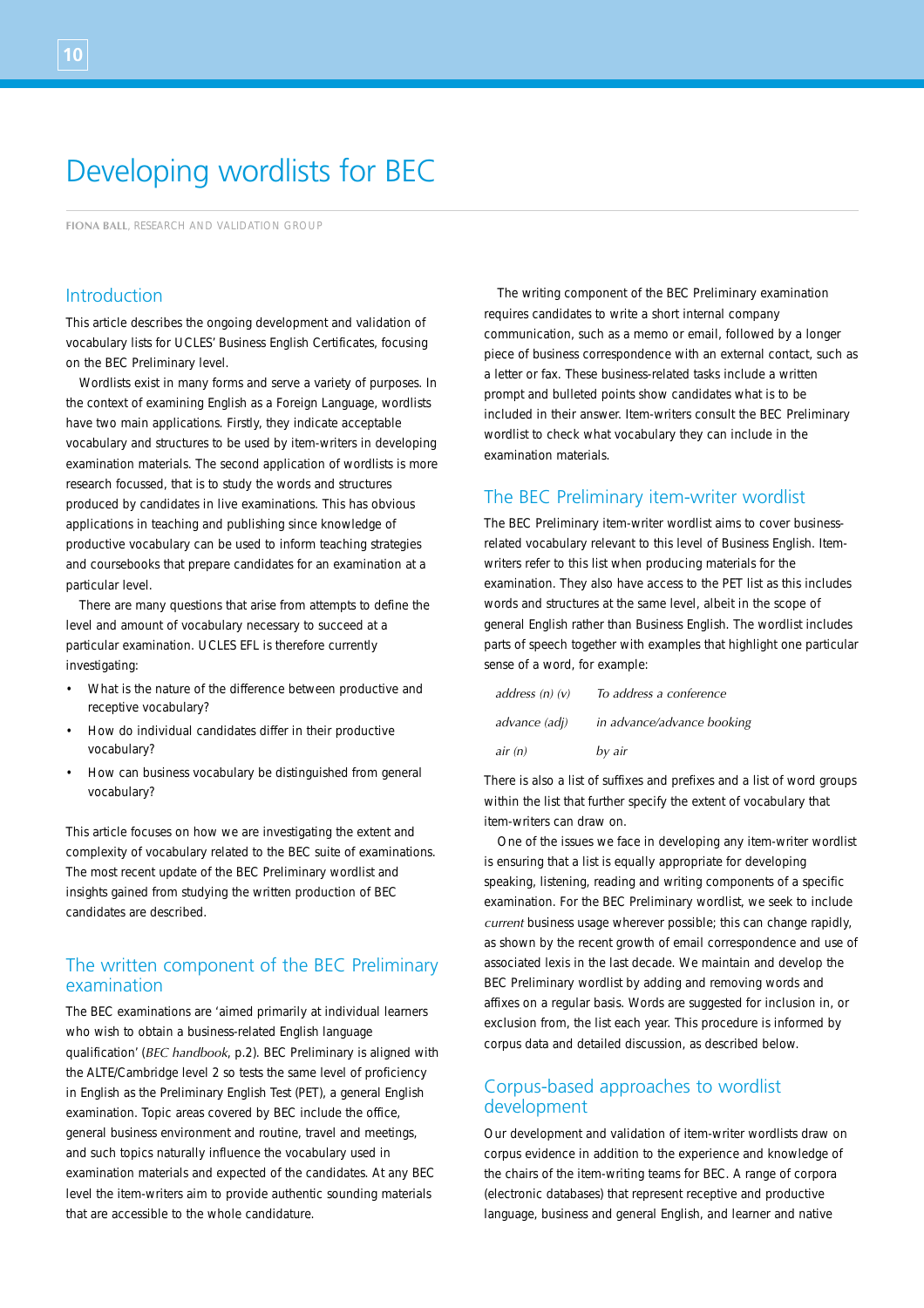speaker data are explored. The methodology involves exploring corpus examples and frequency measures and considering comparative and raw frequencies for each word under consideration. A new data source available for the 2002 revision of the BEC Preliminary wordlist was a list of words derived from all of the BEC writing in the Cambridge Learner Corpus (CLC), a large corpus of candidates' writing scripts from Main Suite and BEC examinations. The BEC corpus-derived wordlist is the focus of another current research project and will be described in a future article.

The BEC Preliminary wordlist is developed in several stages. Suggested additions to the wordlist are collated over a six month period and the raw frequency of these words in a range of learner and native speaker English corpora is obtained. Next, the list of suggested words is compared against other item-writer wordlists (for KET and PET) and against CLC-derived lists that illustrate the written production of a large number of candidates taking KET, PET, FCE and BEC examinations. Each word is tested against various frequency criteria and the resulting data guide the final discussion in which words are added to or kept out of the wordlist.

In the 2002 revision, approximately fifty words were considered for inclusion in the BEC Preliminary wordlist. These were searched for in various corpora in order to determine their frequency and behaviour in various types and levels of English. The four corpora investigated were:

- British National Corpus (BNC) (100 million words of written and spoken native speaker English, including 4 million business oriented words);
- Cambridge Learner Corpus (CLC) (14 million words of written learner English at five levels for general and business English);
- Business Texts Corpus (120,000 words of U.S. and U.K. business articles from 1998);
- Trial Web Corpus (11,000 words of contemporary business English from the Internet October 2001).

Each corpus provided a unique perspective. The CLC provided different senses of each word and examples from learner texts, thereby showing whether the suggested words were already being used productively by BEC candidates. The BNC indicated how frequent each word was in native speaker data, in both productive and receptive contexts, although this was based on a mixture of older and more contemporary texts. The two business corpora focussed on the use of the suggested words in business texts, and also provided a comparison of usage between 1998 and 2001.

Once the list of suggested words for inclusion was obtained, the CLC was explored for evidence of these words being used productively by candidates. At this stage the suggested words were checked against the BEC wordlist derived from the CLC and this corpus was searched to provide contextualised examples. A ranked table of frequency in the CLC was produced to provide a measure of the raw and normalised frequency of the suggested words across different levels of business and general English in UCLES' examinations. The term 'normalised' refers to a weighted frequency measure that allows for easy comparison between two sets of data of different sizes. In the CLC, for example, there are half a million words of BEC whilst there are over 10 million words of Main Suite. This imbalance is significantly reduced when the BEC and Main Suite figures for each suggested word are re-calculated as frequencies per 10 million words. Table 1 shows the normalised frequency for several words in the learner data that were considered for the BEC Preliminary wordlist in the last revision.

#### Table 1 : Normalised frequencies in the CLC

| Word      | <b>Normalised Frequency</b> |                 | <b>Total</b> |  |
|-----------|-----------------------------|-----------------|--------------|--|
|           | General                     | <b>Business</b> |              |  |
| globe     | 185                         | 31262           | 31447        |  |
| culture   | 7259                        | 1045            | 9305         |  |
| level off | 0                           | 2810            | 2810         |  |

This table shows that *globe* and *level off* are much more frequent in business than general learner English. The opposite is shown by *culture* which occurs more frequently in Main Suite than BEC writing. The fact that *level off* does not appear at all in the Main Suite data suggests that this might be part of a *core business vocabulary*, a concept which we are seeking to explore further.

The suggested words were then investigated in native speaker data using frequency lists based on the British National Corpus (see Adam Kilgarrif's website). Table 2 shows the five most frequent suggested words in the BNC.

#### Table 2 : Raw frequencies in the BNC

| Word      | <b>Raw Frequency</b> |
|-----------|----------------------|
| maintain  | 11881                |
| determine | 11551                |
| sector    | 10937                |
| culture   | 10196                |
| access    | 10099                |
|           |                      |

These raw frequencies were converted into a normalised frequency count so that these figures could be compared with those for the Learner Corpus data in Table 1. The next stage was to consider the frequency of each suggested word in business English texts within the trial web corpus developed for this purpose and the existing business texts corpus which contains slightly older data. Table 3 shows the raw frequency of some of the suggested words in the trial web corpus. It is important to note that these figures are lower than those in the previous two tables because this corpus is much smaller; nevertheless, it was the most relevant to this project as it reveals current business usage which the other corpora cannot provide.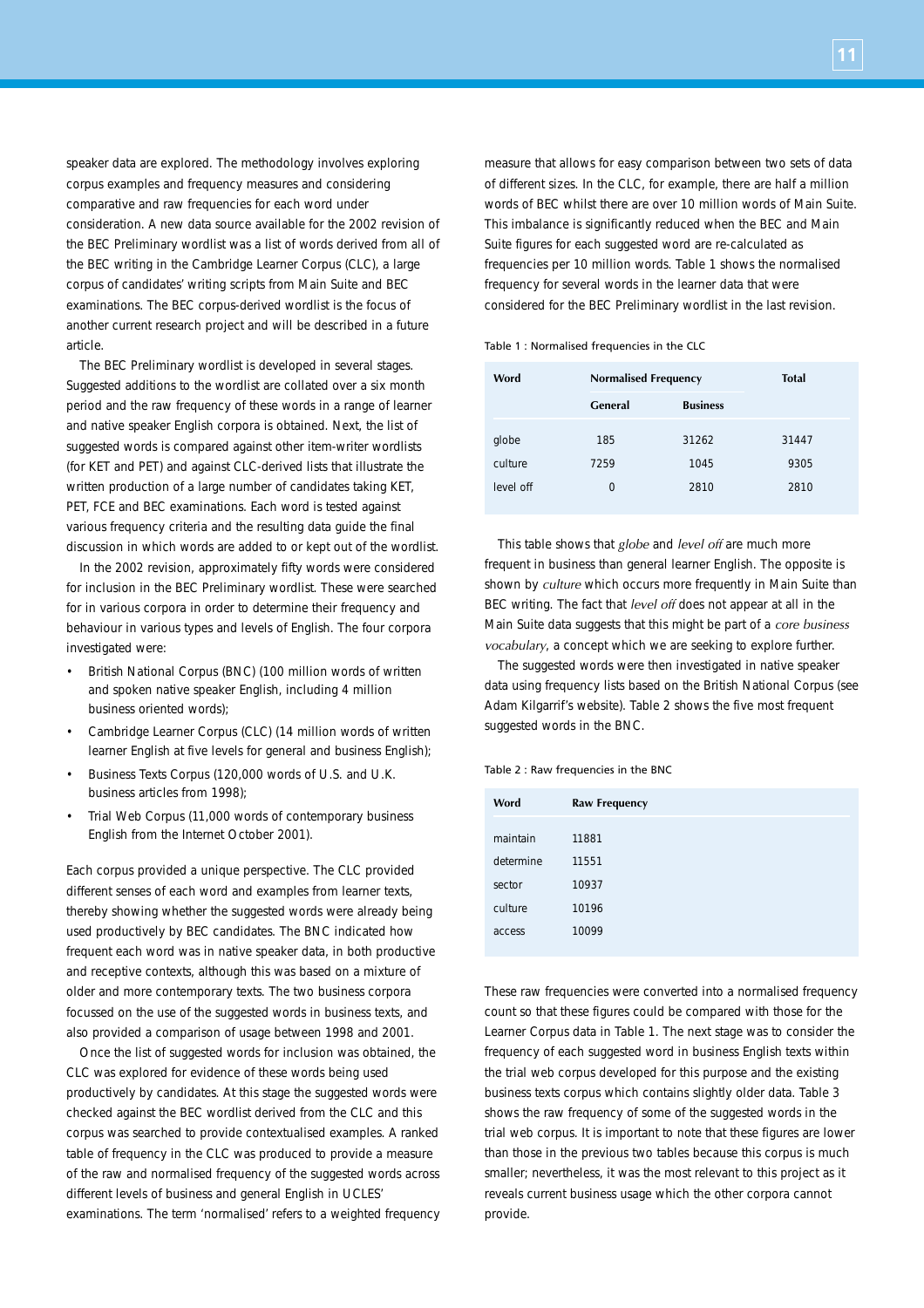#### Table 3: Raw frequencies in contemporary Business English

| Word       | <b>Raw Frequency</b> |
|------------|----------------------|
|            |                      |
| service    | 28                   |
| sector     | 7                    |
| creative   | $\overline{4}$       |
| e-commerce | $\mathcal{P}$        |
| extend     | $\mathfrak{D}$       |

A range of evidence was therefore produced from the three analyses presented above. Firstly, a ranked list of the normalised frequency of all of the suggested words was produced. A table was then produced showing the ranked raw frequency of each suggested word in each of the four corpora in order to assess their relative frequency in the data as a whole. The top ten words out of the fifty under investigation were singled out for further analysis in each corpus list. Where this excluded many words from further discussion, the top 20 words in each CLC-derived list were then considered as these were words that had already been used productively by a number of candidates in live examinations. A list of words to be further considered for inclusion in the BEC Preliminary Wordlist was therefore derived based on:

- Words with a frequency of >500 per 10 million in all four corpora;
- Words that occur in two or more top ten lists;
- Words that occur in the top 20 words of Main Suite exams;
- Words that occur in the top 20 words of BEC exams.

This quantitative evidence was discussed by a panel of BEC chairs and subject officers in order to reach a final decision on which words should be included in the item-writer wordlist. The result of this meeting was that around thirty new words were added to the BEC Preliminary item-writer wordlist, based on the frequency and corpus evidence described above.

Despite the success of this procedure in using corpus-evidence and experience together, there are some limitations to the methodology adopted here. The fact that there is no large contemporary corpus of business English means that a sample will have to be collected from suitable sources on an annual basis in order to illustrate current usage. Secondly, the Learner Corpus is not tagged for parts of speech; this means that examples have to be consulted in order to determine which sense or part of speech a candidate has used. With learner data, there is also the chance that a word has been used incorrectly or inappropriately, but this can also be checked by using corpus evidence.

Methodologically, normalised frequency measures are less reliable with small corpora and although we can be certain of the authenticity and representativeness of our own corpora, the other corpora used were built with other aims in mind. A final disadvantage of using learner data is that the task-effect is thought to have a strong influence on the productive vocabulary of candidates; this will be investigated in a future project by comparing the language of individual candidates with that provided by the task, using WordSmith Tools – a text analysis software package (see website).

## Future research into wordlists

In addition to regularly updating the BEC Preliminary and KET and PET item-writer wordlists, UCLES is currently investigating the differences between productive and receptive vocabulary. This project uses the corpus-derived wordlists from the CLC for Main Suite and BEC examinations. The CLC-derived BEC wordlist initially contained more than 20,000 different types (based on half a million tokens) and required significant sorting. A range of analyses are currently being undertaken on this list which aim to give a truer picture of BEC productive vocabulary. The first stage is to remove all names, non-English and unrecognisable words from the wordlist to reveal the core and most frequent vocabulary requiring further investigation. The second stage will involve dividing the remaining headwords according to core and business English vocabulary to enable comparison between general and business English. Furthermore, UCLES aims to identify a subset of words that represent different levels of Business English. The results of this research will be reported in future issues of *Research Notes*.

It is hoped that the results of this research will help UCLES to define business English more rigorously than has been done to date. Whilst vocabulary knowledge alone does not represent all that is needed by a candidate to communicate effectively in an English-speaking business context, it is nevertheless a key aspect of the difference between general and business English.

## Conclusion

Several key questions now face us in relation to vocabulary:

- What constitutes the business component of BEC writing output?
- How can a core business vocabulary be described and defined?
- How is this core vocabulary distributed across the three levels of BEC?
- To what extent does the task influence BEC productive vocabulary?

We are currently working to identify and investigate both productive and receptive vocabulary across different levels and for different types of English; we are also investigating the notion of a significant frequency measure for vocabulary. For productive data we will continue to use the Cambridge Learner Corpus whilst receptive data will be obtained from UCLES' computerised bank of items (see *Research Notes 1* and *2*) and surveying appropriate course-books. Once we have determined a measure of significant frequency, we may be able to specify more clearly the range of words that an average candidate at any level should be able to produce or recognise.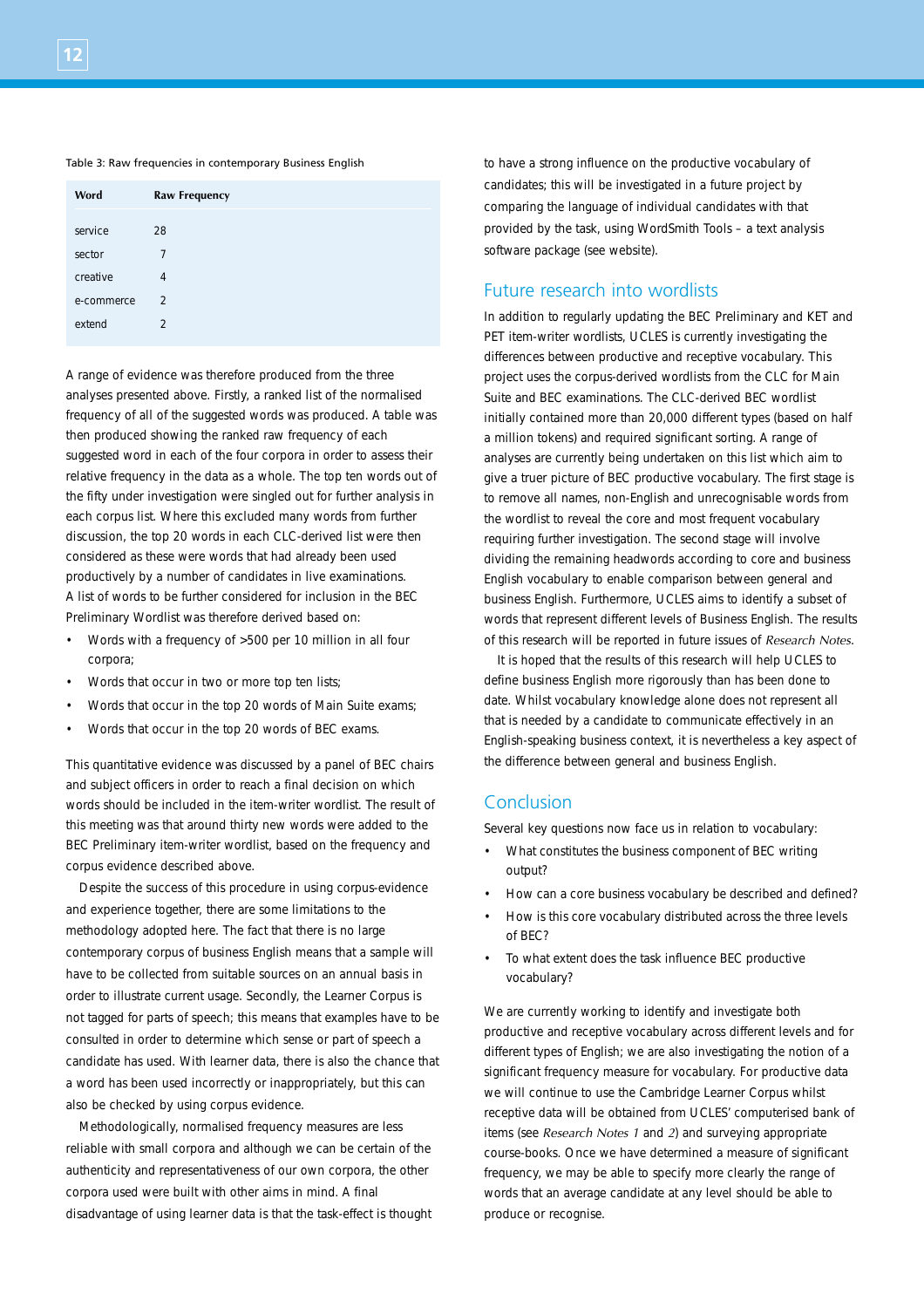#### **References and further reading**

- Adam Kilgarrif's website: BNC data and frequency lists http://www.itri.bton.ac.uk/peopleindex.html
- BEC handbook (UCLES 2001) downloadable from: http://www.cambridge-efl.org.uk/support/dloads/bus.cfm
- Business Texts Corpus: http://www.edict.com.hk/ConcordanceIndex/Business/default.htm
- WordSmith Tools website: http://www.liv.ac.uk/~ms2928/homepage.html

Ball, F (2001): Using corpora in language testing, *Research Notes 6*, 6-8

- Hewings, M & Nickerson, C (eds) (1999): *Business English: Research into Practice*, Harlow: Longman
- Hindmarsh, R (1980): *Cambridge English Lexicon*, Cambridge: Cambridge University Press
- Van Ek, J A & Trim, J L M (1991): *Waystage 1990*, Strasbourg: Council of Europe Publishing
- Van Ek, J A & Trim, J L M (1991): *Threshold 1990*, Strasbourg: Council of Europe Publishing

# The effect of training and standardisation on rater judgement and inter–rater reliability

**STUART SHAW**, RESEARCH AND VALIDATION GROUP

## Introduction

Examiner training is generally accepted as being essential to reliability and validity in the testing of second language performance (Alderson 1995:105); furthermore, training may play an important role in the professionalisation of language testing which has been called for by Bachman (2000:18). It is precisely for this reason that UCLES EFL already invests considerable resources and expertise in the initial training and ongoing standardisation of writing examiners for all the Cambridge EFL tests.

According to Weigle (1994:199), however, there has been little empirical research that might inform the development of effective training programmes. This article reports on an experimental study carried out recently at UCLES designed to investigate the effect of the training and standardisation process on rater judgement and inter-rater reliability. This study is part of a much larger and ongoing research programme to deepen our understanding of rater behaviour and to refine our existing approaches to rater training and standardisation.

## Purpose of the study

This study – undertaken in the context of the Writing Revision Project for CPE (Certificate of Proficiency in English) – focusses on the training and standardisation process as the variable most critical to improving the assessment of writing; it aims to empirically determine inter-rater reliability as well as deduce ways of improving inter-rater agreement. Specifically, the research questions for the study include:

- i. Does an iterative standardisation procedure improve the interrater reliability of multiple raters rating the same set of scripts?
- ii. What change is there during successive iterations of the standardisation in the scores given by raters?
- iii. How many iterations produce the best result?

## Revised CPE Paper 2 – Writing

The revised CPE Writing paper is based on realistic tasks with real world applications. As such, the nature of the writing tasks is defined as precisely as possible, with each task having the role of the writer, the role of the reader and the purpose for writing clearly defined. The range of tasks is defined to encourage candidates to develop a wide range of relevant writing skills within appropriate formats. The revised CPE Writing consists of two parts and candidates are required to carry out two tasks:

- Part 1 (Question 1) a compulsory task;
- Part 2 (Questions 2-5) candidates choose one task from a choice of four. Question 5 has one task on each of three set texts.

Candidates are expected to write between 300-350 words for each task in two hours.

In Part 1, candidates are asked to write within the following formats: an article, a proposal, an essay, and a letter. All the questions in this part have a discursive focus – presenting and developing arguments, expressing and supporting opinions and evaluating ideas – and are contextualised in order to provide guidance to the context through instructions and one short text which may be supported by visual prompts.

In Part 2, candidates are offered a choice of tasks within any of the following formats: an article, a letter, a proposal (not for set texts), a report, a review and an essay (set texts only). Each of the optional questions is a contextualised writing task specified in no more than 70 words. Candidates are expected to demonstrate the ability to write using a range of functions including narrating, analysing, hypothesising, describing, giving reasons, persuading and judging priorities.

The compulsory question in Part 1 provides a reliable means of assessing all candidates on the basis of one, standardised task and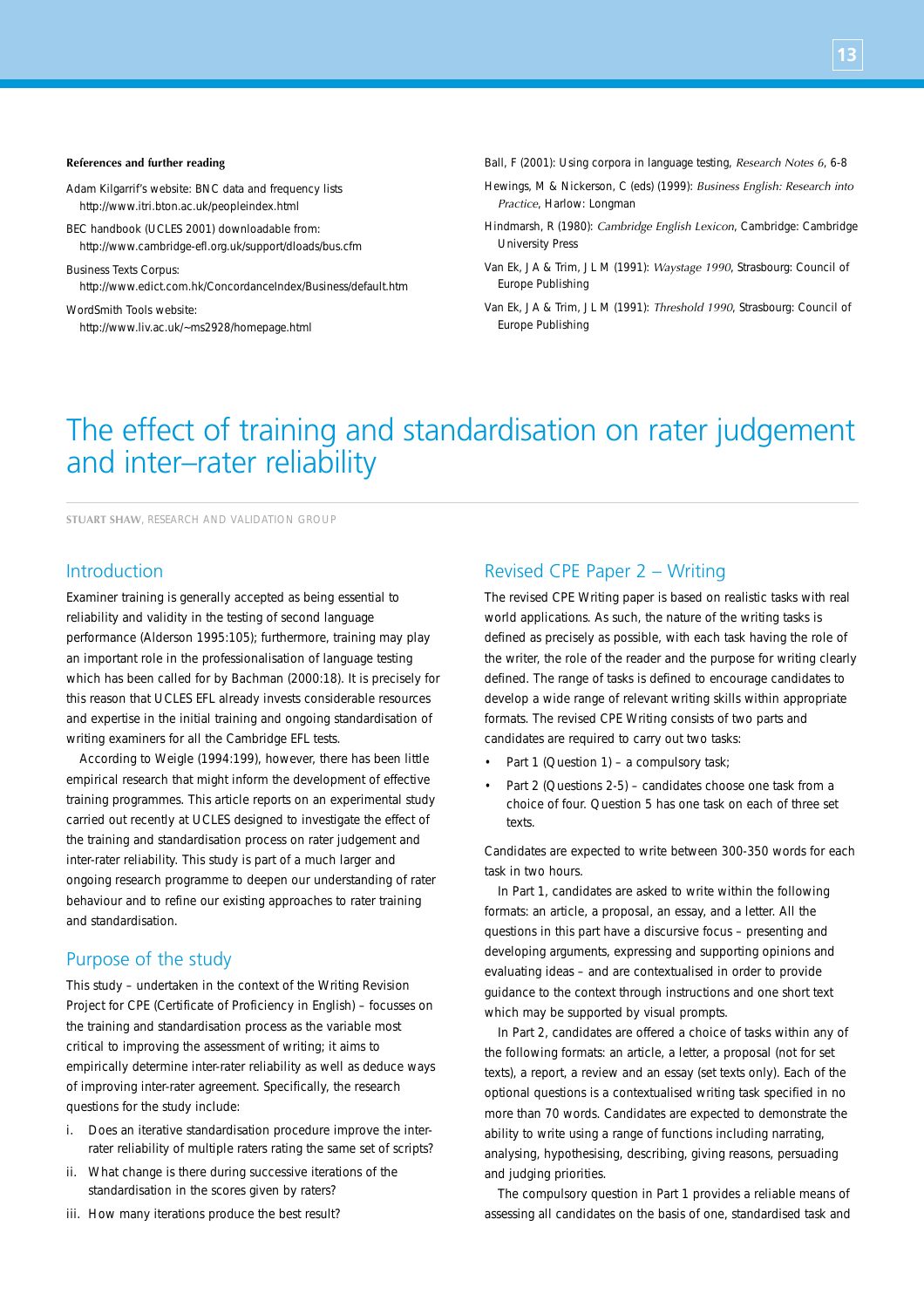gives all candidates an equal opportunity to produce a representative sample of their written work. The discursive focus is particularly relevant to students in education and for the academic application of CPE. The range of task types and topics in Part 2 allows candidates to select an optional question which is most relevant and interesting to them.

Responses are assessed using both a general mark scheme, which is used for all the questions, and a task specific mark scheme for each question. The criteria used to assess the candidates' answers in the general mark scheme include:

- Range of structure, vocabulary and expression appropriate to the register;
- An ability to organise content:
- An ability to write effectively and accurately, incorporating all aspects of the task.

Candidates need to meet the requirements set out in the task specific mark scheme before they can achieve the minimum acceptable performance for a CPE candidate.

## Research design

(It should be noted that the following description of the research design for the trial rating process does not reflect exactly what happens in the current live marking situation.)

In outline, the procedure was to:

- train a group of experienced Assistant Examiners (AEs) at a face-to-face meeting – using the new mark scheme;
- do multiple marking of a set of scripts at the same meeting for standardisation purposes;
- and then, off-site, do a series of iterations in which further sets of scripts were marked.



The marking process is shown diagrammatically in Figure 1.

### Figure 1 : Trial rating process

The scripts were taken from the May 2000 trialling of revised CPE Paper 2 tasks with candidate details removed to avoid any possible examiner bias. Raters used the new general mark scheme and the task specific mark scheme for each question to award an appropriate score. Both before training and standardisation and on 4 successive occasions over two months after the meeting, the AEs rated batches of scripts. This particular meeting permitted a

hierarchical style of co-ordination of marking as opposed to a consensual style. Each batch of marking (or iteration) following the meeting was preceded by a standardisation exercise pack consisting of the next batch of scripts to be marked, instructions, mark record sheets, task specific mark schemes and explicit feedback notes on each script in the batch previously marked explaining why the given mark was correct.

The given mark had been agreed by two CPE Paper 2 Principal Examiners (PEs) who had also provided feedback notes on each script. The individual scores from each PE for every script were collected and compared and an agreed 'standard' mark arrived at through consultation. The method employed for arriving at PE agreement was simple: if a response elicited a 2.1 and a 2.3 from each of the two PEs, an average was computed without further discussion. Scores which accounted for a greater difference were considered more carefully.

The apportionment of scripts and the timings of the project in relation to the raters' training and standardisation meeting are tabulated in Table 1.

The scores given by raters were recorded using the revised mark scheme. Each piece of writing is assigned to a band between 0 and 5 and can be awarded one of three performance levels within that band. For example, in Band 4, 4.1 represents weaker performance within Band 4; 4.2 represents typical performance within Band 4; 4.3 represents strong performance within Band 4. 'Acceptable' performance at CPE level is represented by a band of 3.

The scores given by AEs were compared with the standard ratings, as agreed by the PEs, for the same scripts, by subtracting the latter from the former. Thus, if an AE gave a particular script a score of 2.2, and the standard band score for that script was 2, the difference would be noted as zero; if an AE gave a score of 3.1 and the standard was 4, the difference was noted as minus 1; if an AE gave a score of 5.2 and the standard was 3, the difference was noted as + 2, and so on. The frequency with which the difference was zero, or –1, or +3, etc., was counted for each rater for each iteration, for both compulsory question 1 and optional question 2.

## Results

Table 2a and 2b summarise the overall percentage scores awarded by examiners for both the compulsory and optional questions over the five iterations.

As a whole, the gain in standardisation of rating over the first four iterations is not striking: the number of ratings 'On Standard' rose between IT1 and IT3 by nearly 10% to 58.9% for the 'compulsory' question; and by just over 9% to 46.8% between IT1 and IT4 for the 'optional' question. The percentage 'On or within one band of Standard' also rose from 92.3% to 96.1% for the compulsory task and 86.3% to 93.5% for the optional task.

## Inter-rater reliability

Multiple marking by a number of AEs using the same scripts provides a large number of inter-rater correlations, which are of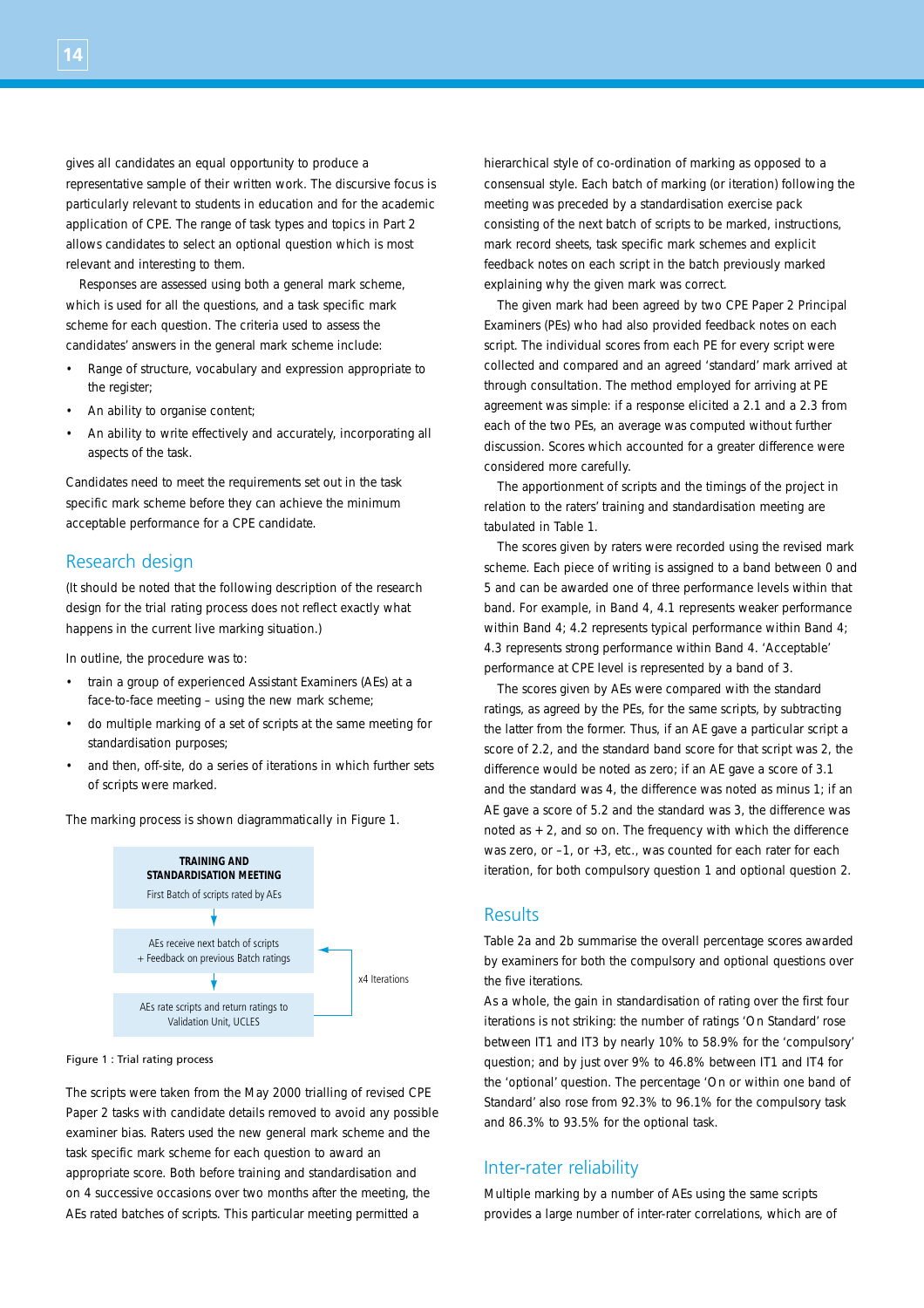| <b>Standardising Exercise</b>    |                | Timing                                                          | Number of Scripts In Batch | <b>Script Batch Number</b>    |
|----------------------------------|----------------|-----------------------------------------------------------------|----------------------------|-------------------------------|
| Initial Training/Standardisation | (IT1)          | May 16th, 2001                                                  | 10                         |                               |
| 2nd Iteration<br>3rd Iteration   | (IT2)<br>(IT3) | 1 Week after Initial Training<br>2 Weeks after Initial Training | 25<br>25                   | $\overline{\mathcal{L}}$<br>3 |
| 4th Iteration                    | (IT4)          | 4 Weeks after Initial Training                                  | 25                         | 4                             |
| 5th Iteration                    | (IT5)          | 6 Weeks after Initial Training                                  | 10                         | 5                             |
| <b>TOTAL</b>                     |                | 8 Weeks                                                         | 95                         | 5                             |

Table 1 : Timetable for data collection (timing of project iterations in relation to stages of the process) and script number apportionment

Table 2a : Percentage of examiner scores in relation to Standard for the compulsory question

| 29.91<br>5.13<br>48.72<br>$\mathbf 0$<br>13.68<br>2.56<br>$\overline{0}$<br>IT1<br>3.53<br>5.49<br>23.72<br>46.47<br>$\mathbf 0$<br>20.51<br>0.85<br>IT2<br>1.28<br>58.97<br>15.38<br>21.79<br>1.28<br>1.28<br>$\mathbf 0$<br>IT <sub>3</sub> |
|-----------------------------------------------------------------------------------------------------------------------------------------------------------------------------------------------------------------------------------------------|
|                                                                                                                                                                                                                                               |
|                                                                                                                                                                                                                                               |
|                                                                                                                                                                                                                                               |
| $\mathbf 0$<br>IT4<br>$\qquad \qquad -$<br>$\qquad \qquad -$<br>$\qquad \qquad -$<br>$-$<br>$\qquad \qquad -$<br>$\qquad \qquad -$                                                                                                            |
| 39.74<br>$\mathbf 0$<br>3.85<br>39.74<br>5.13<br>11.54<br>IT <sub>5</sub><br>$\mathbf 0$                                                                                                                                                      |

– No compulsory question in Batch 4

Table 2b : Percentage of examiner scores in relation to Standard for the optional question

| 1.07<br>8.55<br>23.93<br>24.79<br>37.61<br>3.42<br>IT1             | $\mathbf 0$ |
|--------------------------------------------------------------------|-------------|
| 8.12<br>2.99<br>23.50<br>23.08<br>40.60<br>0<br>IT2                | 1.28        |
| 0.85<br>32.05<br>16.24<br>$\mathbf 0$<br>46.58<br>4.27<br>IT3      | $\mathbf 0$ |
| 0.92<br>17.23<br>5.54<br>$\mathbf 0$<br>46.77<br>29.54<br>IT4      | $\mathbf 0$ |
| 3.85<br>9.62<br>32.69<br>36.54<br>3.85<br>IT <sub>5</sub><br>13.46 | $\mathbf 0$ |

interest in our research. To compute the inter-rater reliability for multiple raters for each of the five iterations a Pearson correlation matrix was generated and then an average of all the correlation coefficients was derived. Any distortion inherent in using the Pearson for ordinal data was corrected for by applying a Fisher Z transformation to each correlation. Tables 3 and 4 show inter-rater reliabilities for AEs and for PEs respectively.

Table 3 : Assistant Examiner Inter-rater Reliability on five occasions

| Training/Standardisation<br><b>Meeting</b> | <b>Iteration</b> | <b>Number</b><br>of Scripts | Inter-rater<br><b>Reliability</b> |
|--------------------------------------------|------------------|-----------------------------|-----------------------------------|
| Pre-meeting                                | IT1              | 10                          | 0.77                              |
| Post-meeting                               | IT2              | 25                          | 0.77                              |
| Post-meeting                               | IT <sub>3</sub>  | 25                          | 0.75                              |
| Post-meeting                               | IT4              | 25                          | 0.75                              |
| Post-meeting                               | IT <sub>5</sub>  | 10                          | 0.75                              |
|                                            |                  |                             |                                   |

Table 4 : Principal Examiner Inter-rater Reliability on five occasions

| Training/Standardisation<br>Meeting | <b>Iteration</b> | <b>Number</b><br>of Scripts | Inter-rater<br><b>Reliability</b> |
|-------------------------------------|------------------|-----------------------------|-----------------------------------|
| Pre-meeting                         | IT1              | 10                          |                                   |
| Post-meeting                        | IT2              | 25                          | 0.906                             |
| Post-meeting                        | IT <sub>3</sub>  | 25                          | 0.756                             |
| Post-meeting                        | IT4              | 25                          | 0.604                             |
| Post-meeting                        | IT <sub>5</sub>  | 10                          | 0.846                             |

– No data collected

The AE inter-rater reliability is very constant varying by only 0.02. The PE reliabilities, however, are more erratic. With the exception of IT4, the estimates of reliability are high. When the five data sets, corresponding to the five iterations, are combined to form one set, the total computed inter-rater reliability for the AEs is 0.77.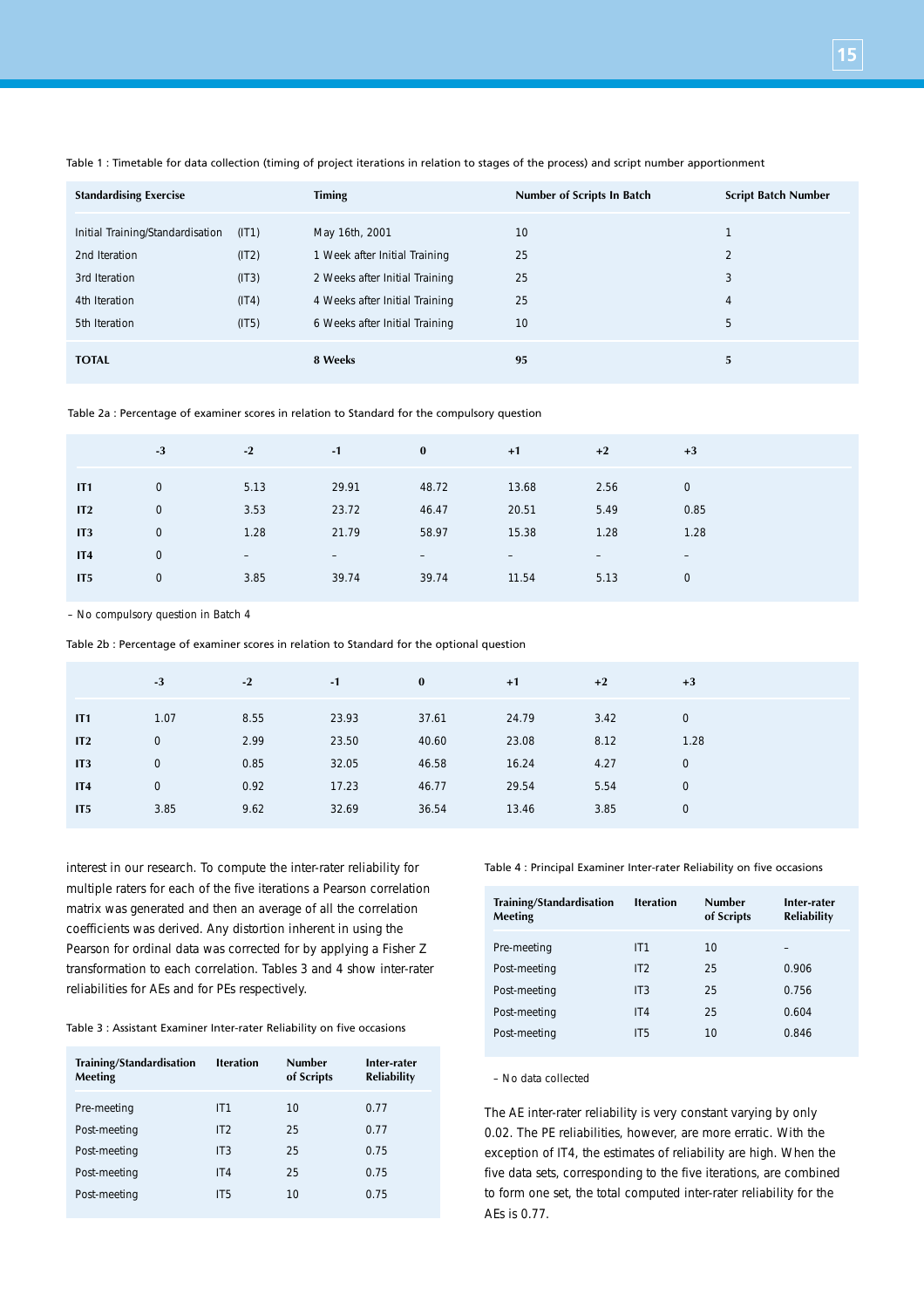# Discussion

**16**

This study focused on the training and standardisation process as the variable most critical to improving the assessment of writing and aimed to find ways of improving inter-rater agreement; it tested the hypothesis that a steady improvement in inter-rater correlation would take place with each successive iteration of the standardisation exercise. However, results reveal that whilst the inter-rater reliabilities are encouragingly high, they do not improve with time and standardisation but remain roughly constant.

Interestingly, the data shows evidence of examiners modifying their behaviour with successive standardisation exercises. The columns in Figure 2 represent percentage of examiner scores in relation to 'standard' scores for examiners marking 'lower than 'standard', 'on-standard' and 'higher than standard' for the optional question. The scores by the raters in IT1, i.e. before training and standardisation, do not differ grossly from the standard. Initial results may well reflect examiner experience despite the fact that half the AEs were unfamiliar with the revised mark scheme. It is possible that the mark scheme, comprising a set of detailed and explicit descriptors, engenders a standardising effect even in the absence of a formalised training programme. The group had a tendency to harshness with roughly equal severity on the compulsory and optional questions although the examiners were nearly twice as generous on the optional question. The mark scheme applied to the compulsory question is both more rigid and more clearly defined than its optional question counterpart. Additionally, the range of language required by the compulsory task is less wide and its focus is discursive whereas the optional task permits more scope for invention and a variety of interpretation. Consequently, examiners are allowed greater freedom in their assessment of the optional response which may account for increased leniency.

The evidence from the scores for IT2 suggests that standardisation prompted some adjustment in the severity of examiner rating. There was a trend to increased leniency. The group rated significantly less severely in IT2 which may be a consequence of the greater attention given to the revised mark scheme. For both tasks, the group were more generous in their awards. As far as changes in relative severity/leniency are concerned, the results of this study are broadly in line with Weigle's finding that experienced raters are more generous than perhaps inexperienced ones (1998:263). 'On Standard' scores show a marginal decrease for the compulsory task and a slight increase for the optional question.

Significant improvement is manifest for IT3 for both 'On Standard' and 'Within +/– One Band of Standard' for both the compulsory and optional questions. For the compulsory task, examiners are less harsh and less lenient than for IT2. However, more interestingly, examiners assessing the optional question reversed the trend of IT2 with more generous marking. A pattern is beginning to be established which reflects alternating trends between low and high marking over the various standardisations creating a 'see-saw' effect.

IT4, including a batch of scripts which constituted optional questions only, reinforced the emerging 'see-saw' pattern. The percentage of ratings 'On Standard' remained roughly constant and the percentage 'Within +/– One Band of Standard' is virtually unaltered. However, a significant shift from harshness towards leniency is manifest, reflecting the earlier trend at IT2. Over the first four iterations, the percentage of aberrant ratings i.e. more than one band from standard, fell for both compulsory and optional questions.

The results for IT5, however, are erratic. Batch 5 consisted of only 10 scripts and were a collection of different tasks: Revision

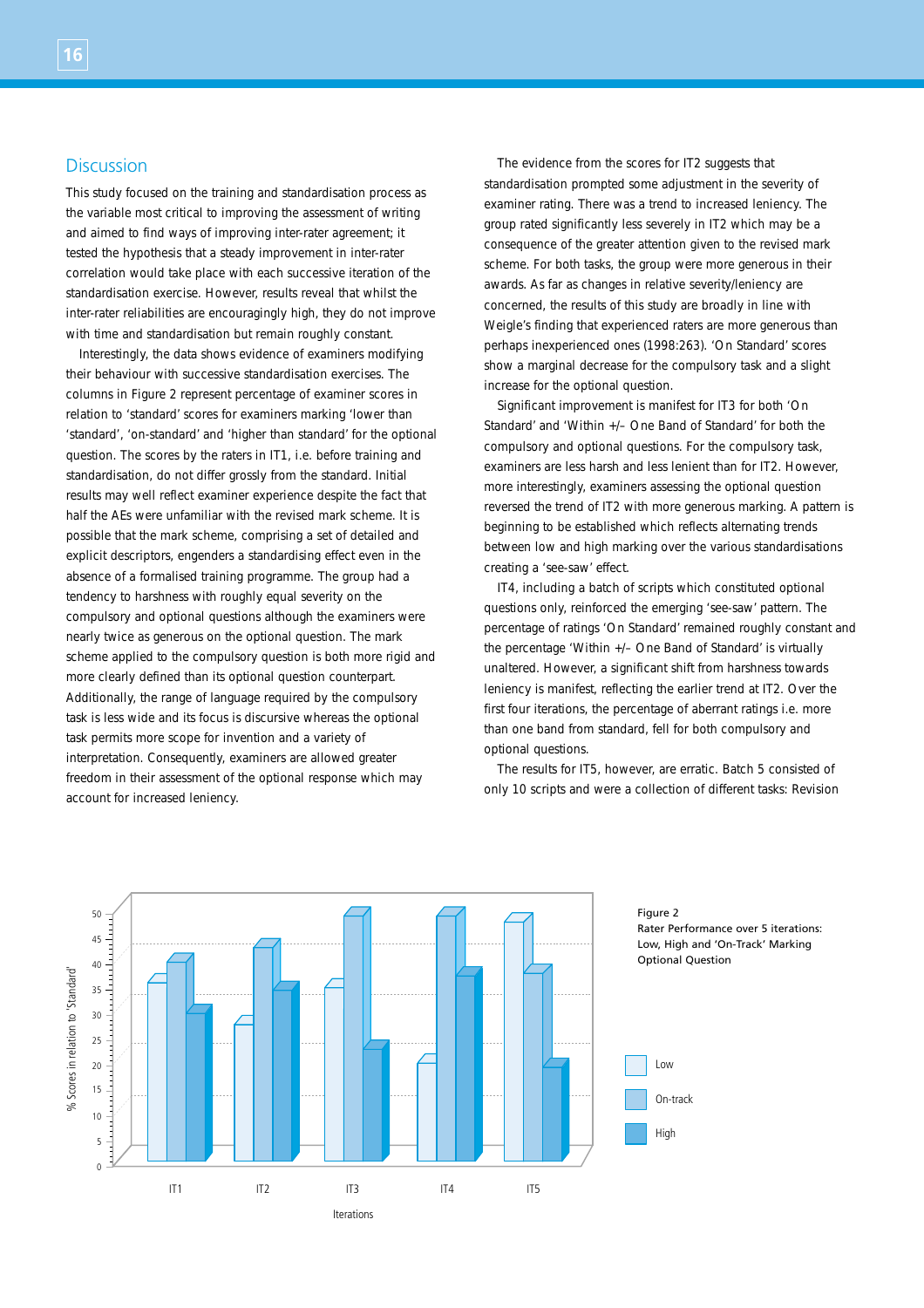Task B, Task M and Set Text 2. Moreover, the marking of Batch 5 scripts coincided with 'live' marking of the June administration. It may be that examiners at this point in the trial were experiencing 'participation fatigue' and 'divided loyalty'.

Despite the fact that more examiner ratings are increasingly 'ontrack', the extent of examiner over-compensation appears to be increasing as the trial continues. It would appear that some examiners were becoming increasingly concerned by their lack of consistency with 'standard' ratings.

According to interviews conducted with AEs after the trial, examiner confidence throughout was affected in varying degrees. Many examiners were worried by the frequency with which they appeared to be 'off-track' when their ratings were compared with 'standard' ratings, especially when their ratings were greater than one band score from 'standard'. Discrepancies were thought to be related to training issues and rater variation attributed to limited training opportunities with the revised mark scheme. Whenever it was perceived that AEs were 'off-track' some corrective action was considered. The nature of this action was symptomatic of the extent of any variation and examiner personality. Examiners were provoked into taking a range of adjustments to their individual assessment approach. For certain examiners, however, no adjustments were made.

## Future research

A principal research consideration regarding the assessment of subjective tests is to ascertain ways to improve the reliability of the marking of writing. Studies like this one demonstrate the value of investigating approaches to rater training and standardisation in relation to the use and appropriate application of mark schemes.

Further research is currently being undertaken which will address issues relating to the nature of feedback to examiners and the effect of feedback on examiners. The quality of feedback to the examiner is likely to be an important factor in the success, or otherwise, of training and standardisation. Wigglesworth (1993) found evidence that examiner bias was reduced following feedback and that examiner–rater consistency improved. These issues include the role of Team Leader feedback in examiner training and standardisation, its extent and the form. With regard to mark scheme criteria, the extent to which examiners consistently pay attention to the relevant criteria after training and standardisation and during the marking process also needs to be addressed.

Some researchers suggest that the views of examiners are not taken into consideration during the standardisation process (Pinot de Moira and Mac, 1999). Questions arising from the role of examiner discussion in standardising/co-ordinating marking include:

- Does discussion between examiners produce more consistent marking in terms of accuracy and reliability?
- Are the views of examiners taken into account and to what extent?

• Does being included in what matters an essential requirement for being engaged in a 'community practice'?

Wolf (1995) implies that the exchange of viewpoints is important for facilitating a 'community of practice':

- Is a consensual style of co-ordination more beneficial than a hierarchical style in the co-ordination of marking?
- Is marker reliability improved the more the markers concerned form part of a group in constant contact and discussion with each other?
- Do aberrant examiners negatively influence the judgements of other examiners in discussions?

A future study might compare the more traditional, hierarchical style of marker co-ordination with a consensus style of coordination.

Finally, this study is also of relevance in relation to possible technological developments in the large-scale assessment of writing and their implications for marking reliability. Trials have recently been conducted into the feasibility of Electronic Script Management (ESM) for EFL examinations, including a trial investigating marking Paper 2 of the Certificate of Advanced English – CAE. Future issues of *Research Notes* will report on these and other studies in more detail.

#### **References and further reading**

- Alderson, J C, Clapham, C and Wall, D (1995): *Language test construction and evaluation*, Cambridge: CUP
- Bachman, L F (2000): Modern language testing at the turn of the century : assuring that what we count counts, *Language Testing* 17/1, 1-42
- Bachman, L F, Davidson, F, Ryan, K and Choi, I (1989): *The Cambridge-TOEFL Comparability Study : Final Report*, Cambridge : University of Cambridge Local Examinations Syndicate
- Lumley, T and McNamara, T F (1995): Rater characteristics and rater bias : implications for training, *Language Testing*, 12/1, 54-71
- Pinot de Moira, A and Mac, Q (1999): Survey of examiner views. AEB Internal Report RAC/799
- Weigle, S W (1994): Effects of training on raters of ESL compositions, *Language Testing*, 11/2, 197-223
- Weigle, S C (1998): Using FACETS to model rater training effects, *Language Testing* 15/2, 263-287
- Wigglesworth, G (1993): Exploring bias analysis as a tool for improving rater consistency in assessing oral interaction, *LanguageTesting, 10/3,* 305-335
- Wolf, A (1995): Competence-based assessment. Open University Press: Bristol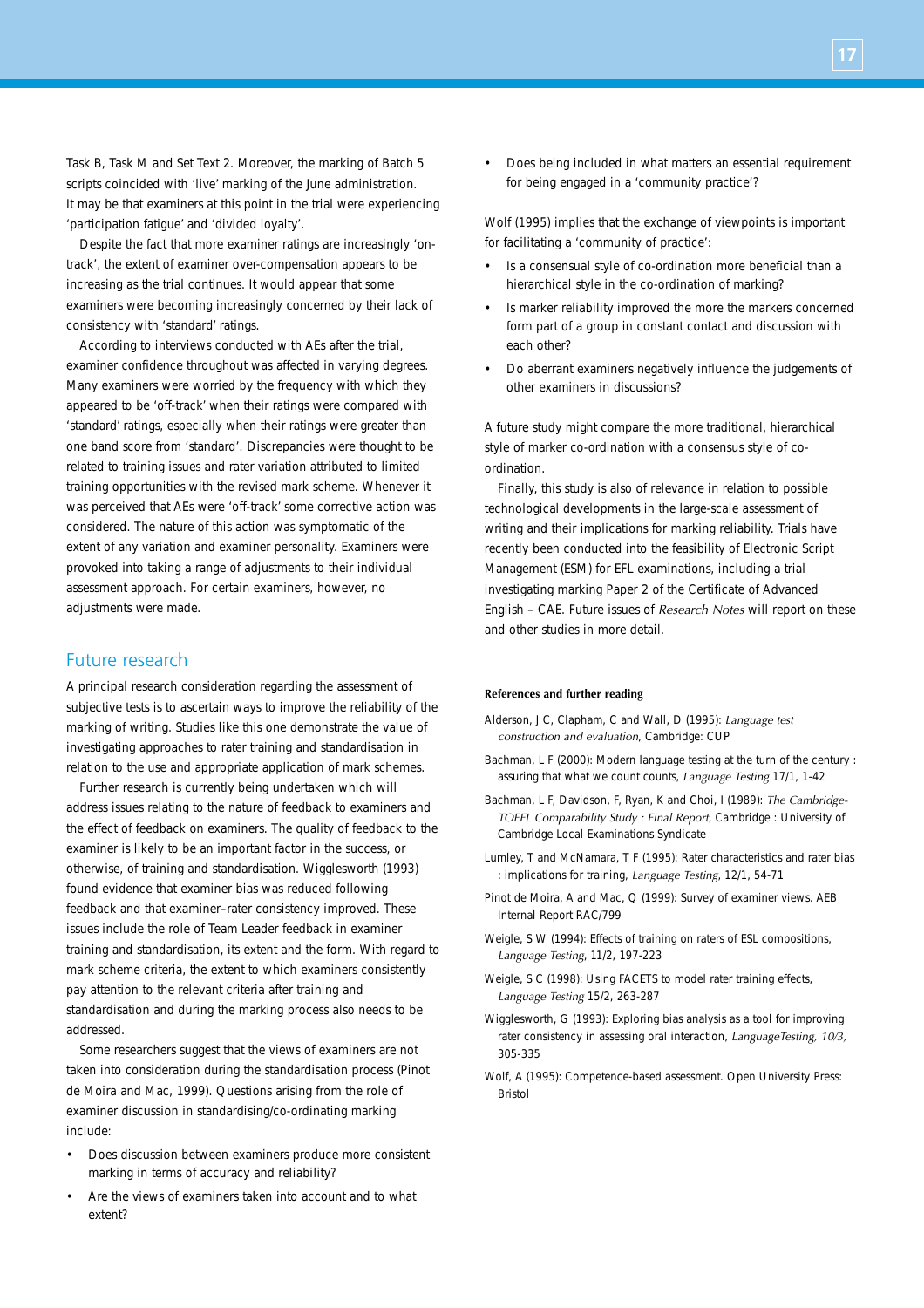# Review of recent validation studies

## Investigating gender differences in young learner performance

A recent study into performance on the Cambridge Young Learner Tests was completed just too late to be included in our last *Research Notes* with its special focus on YLE. An analysis of score data for almost 60,000 YLE candidates who have taken the tests since they were introduced in 1997 produced the following overall results:

- at *Starters* levels girls appear to achieve significantly higher scores than boys on all three components – Reading/Writing, Listening, and Speaking
- at *Movers* and *Flyers* levels, girls appear to score significantly higher scores than boys on the Reading/Writing and Listening components
- at *Movers* and *Flyers* levels boys tend to achieve higher scores than girls on the Speaking component (though the difference is only significant for *Flyers*)

# Investigating test conditions for listening and speaking

UCLES is committed to ensuring that all candidates are treated fairly and have an equal opportunity when taking any of our tests. In order to confirm this, we routinely monitor candidate and test performance at each administration to check for any unexpected differences in performance; in addition, we sometimes carry out special studies to investigate specific questions. Two recent internal studies set out to answer the following questions:

- 1. Does using CDs (as opposed to cassettes) to administer the Listening paper have any effect on performance?
- 2. Does taking the Speaking test on the same day as the other components (as opposed to a different day) have any effect on performance?

### **Study 1**

This study investigated candidate performance in the Listening Paper for June 2001 and December 2001 administrations of FCE Syllabus 0101, taken by over 97,000 candidates in Greece.

The option of using CDs instead of cassettes to deliver the listening test was first offered by UCLES EFL in 2000; this option had been requested by many Cambridge centres and it was only introduced after a successful trialling exercise in 1999 in various parts of the world. In principle, using a CD rather than a cassette results in a better quality of recording so some people have been concerned that candidates might be advantaged/disadvantaged according to whether they are listening to a CD or cassette.

In June 2001 less than 10% of the total candidature in Greece used the CD for the Listening paper (Paper 4), while in December this figure rose to just over 60%. A comparison of Paper 4 and overall mean scores across both test administrations showed no significant difference in results between candidates hearing the Listening test via CD and those hearing it via cassette (see Figure 1 below).

#### Figure 1: CD vs cassette: mean scores on paper 4 and overall



In other words, the study found no evidence to suggest that performance on the Listening Paper (Paper 4) is affected by mode of delivery; so teachers, parents and students can be reassured that candidates are being treated fairly whichever listening option they encounter.

### **Study 2**

A second study set out to investigate whether taking the Speaking test on the same day as other components (i.e. Reading, Writing and Use of English) might mean that candidates underperform, possibly as a result of being tired after having taken the written papers earlier in the day. If fatigue were a factor, then one might expect to see lower mean scores for candidates taking their Speaking test on the same day as the written components when compared with the scores of those who took the test on a different day. (Candidates normally take their Speaking test on one day within a window period of 4-5 weeks.)

The scores of FCE, CAE and CPE candidates who took the written components (Papers 1, 2 and 3) on the same day as their Speaking test were compared with the scores of those who took the speaking test on a different day; and a comparison was also made with the overall mean Speaking test score for that test session. The analysis included data from test administrations which took place in March, June and December between 1999 and 2001. A review of scores from 14 test administrations for FCE, CAE and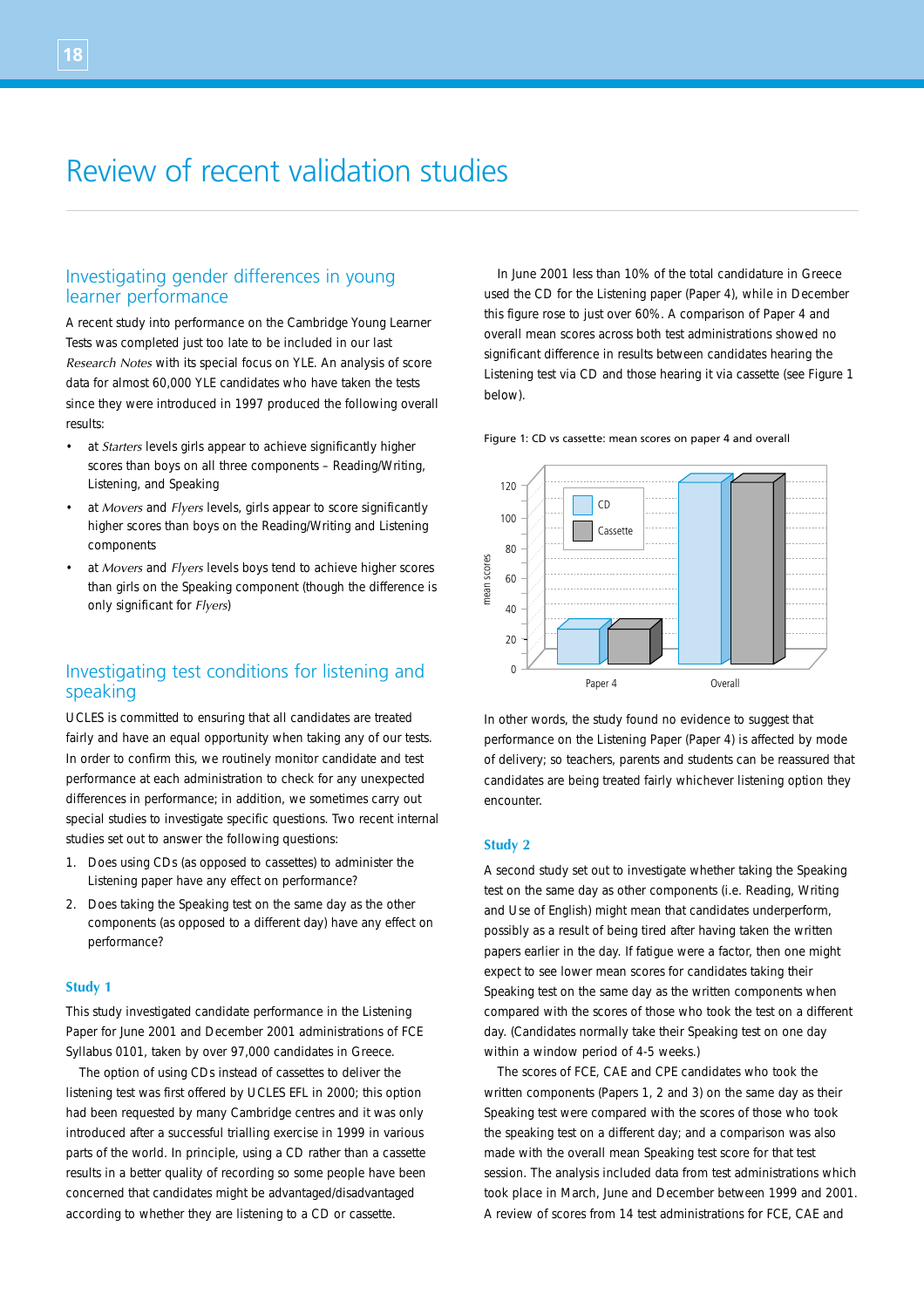CPE suggested that candidates who take their Speaking test on the same day as the written components perform just as well as those who take it on another day within the window, whether before or after. The analysis found no evidence of lower scores due to fatigue. It may be that any fatigue that does result from having taken several written components before the Speaking test is

counterbalanced, or even outweighed, by the adrenalin flow on the day, or by the benefit of doing the written papers beforehand! Once again, test users can be reassured that, whatever day they take the Speaking test, candidates have an equal opportunity to demonstrate their spoken language ability.

# Other news

# QCA Accreditation

The UK government's exams regulator QCA has accredited the Cambridge EFL examinations as part of the UK's National Qualifications Framework (NQF). Accreditation currently covers the following exams:

| <b>NQF</b> level | Examinations |                        |                         |
|------------------|--------------|------------------------|-------------------------|
| 3                | CPF          |                        |                         |
| $\mathcal{P}$    | CAF          | <b>BEC Higher</b>      | <b>CELS Higher</b>      |
|                  | FCF.         | <b>BEC</b> Vantage     | <b>CELS Vantage</b>     |
| Entry 3          | PFT          | <b>BEC Preliminary</b> | <b>CELS Preliminary</b> |
| Entry 2          | KFT          |                        |                         |

An IELTS score of between 6 and 7 has also been accredited at level 2.

The teacher certification examinations – CELTA and DELTA – have been submitted for accreditation and are expected to be accredited at levels 4 and 5.

In the next few months, we will be considering how best to make use of this accreditation in the UK and other countries. It would be useful to hear how this accreditation could have beneficial impact on the value of certificates in your country. Please email your comments to Stephen McKenna,

mckenna.s@ucles.org.uk

More details are available at www.cambridge-efl.org/QCA

## Access to internal reports

We frequently receive requests from external researchers asking for access to some of the reports we produce in the course of our research/validation work and which are often referred to at the end of articles in *Research Notes*. Unfortunately, it is usually not possible for us to provide access to this material.

Although we undertake a great deal of research related to our tests, most of this tends to be written up for internal, operational purposes only. In certain cases, we try to produce final reports of some of our studies for publication in the wider domain but this process inevitably requires a considerable amount of time and other resources and only a limited number of studies can be published in this way.

*Research Notes* is one way in which we are able to report on some of our work for the benefit of the research community and the wider public, though it is sometimes difficult for us to do this at the level of detail which external researchers and students would like to see. Later this year, the forthcoming volumes in the *Studies in Language Testing* series will be able to provide far more detailed information on the wide range of studies which have contributed to the recent revisions of CPE and BEC, and to the development of CELS.

## New Candidate Information Sheets

A new Candidate Information Sheet has recently been introduced for all examinations. The Candidate Information Sheet is filled in by candidates at each examination session; the form gathers valuable information about candidates' linguistic and demographic backgrounds and their reasons for taking the test. Changes have been made to Question 3, which combines two previous questions about study and work, and Question 7, where new and revised examination names have been added. One new question has been added which asks candidates who have been sponsored to tell us the name of the sponsoring company.

The Candidate Information Sheets help us maintain the relevance of the examination tasks and avoid bias. All information collected is covered by the UK Data Protection Act.



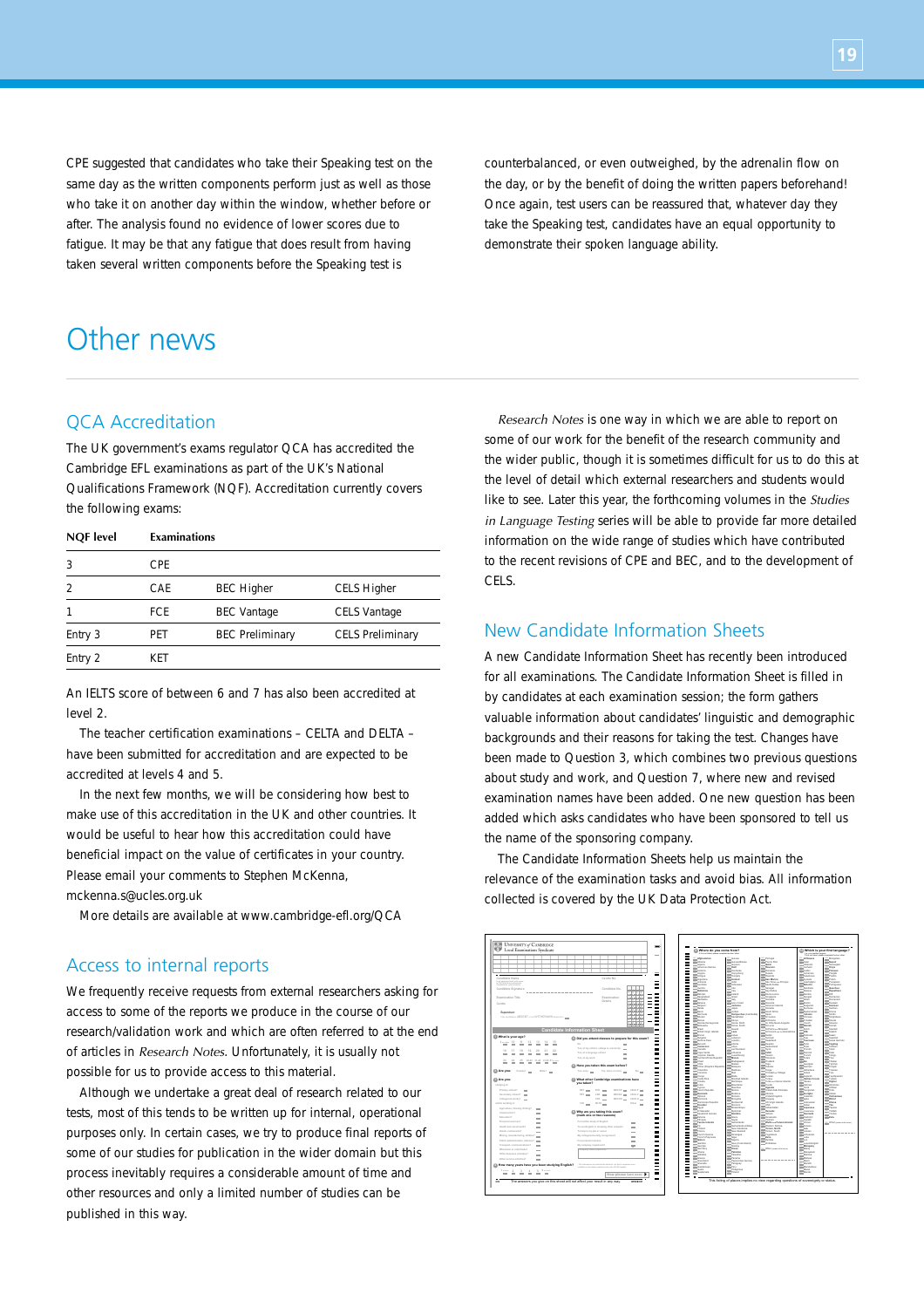# Conference reports

In February 2002 BALEAP (British Association of Lecturers in English for Academic Purposes) held a Professional Issues Meeting on the subject of 'Accuracy in EAP'at the School of Oriental and African Studies, London University. A member of the Research and Validation staff contributed a 90-minute presentation/workshop session to this event entitled 'Writing performance, IELTS and issues in assessing accuracy'. The session included a brief review of the format and content of the IELTS Academic Writing Module; the criteria used for assessing candidates' writing were considered, in particular how the notion of accuracy is conceptualised and operationalised for assessment purposes in IELTS and in other English language proficiency tests. Findings from recent studies of candidate and examiner performance were also presented, together with examples of writing scripts at different levels for discussion purposes.

The 9th International House Symposium was held in Torres Vedras, Portugal in March 2002. This event was aimed at teachers and trainers and its theme was current theory and practice in English language teaching. Several UCLES personnel attended this symposium and used the opportunity to develop a better understanding of English teaching in the Portuguese context. The contribution to the symposium from Research and Validation was a presentation on 'Current Perspectives of Corpus-Informed Language Testing'. This talk outlined UCLES' current use of native speaker and learner corpora for three purposes: as an archive of examination scripts, for research into speaking and writing, and for operational activities to support all of UCLES examinations. Several current research projects were also described, including the corpus of Young Learner Speaking Tests (see *Research Notes 7*, page 8) and the development of item-writer wordlists (see article on

page 10 in this issue). The presentation also considered what teachers can do with corpora which prompted interest in the predominantly teacher audience. A view of the future use of corpora in teaching and testing was also provided. This presentation intended to demonstrate that links can and should be maintained between examination boards and teachers. The Symposium is a biannual event and is of continuing relevance to UCLES as an examination provider. (See International House website http://www.ihworld.com/)

Another event held during March 2002 was a Symposium on Assessing Intercultural Competence at the School of Education, University of Durham (UK). Around 30 people attended the symposium representing 15 countries in Europe and North America; the purpose of the event was to develop an informal 'conversation' over a 3-day period on the nature of intercultural competence and its potential for formal/informal assessment. Sessions included: a survey of existing approaches and techniques; reports on specific projects in different countries; discussions on levels and grading and on the ethical issues associated with assessing attitudes. Contributors were able to share their insights and experience in what is a relatively new and undeveloped field for language specialists; plans are already in hand to build on this initial contact and to identify an agenda for further development and possible research.

The conference season became particularly busy towards the end of March and in early April with IATEFL in York (UK) and with AAAL and TESOL in Salt Lake City (USA) and there will be a report on contributions by Research and Validation staff to these key conferences for English language teaching/testing in Issue 9 of *Research Notes*.

# Studies in Language Testing – Volume 15

Volume 15 in the *Studies in Language Testing* series documents in some detail the most recent revision of the Certificate in Proficiency in English (CPE) which took place from 1991 to 2002. CPE is the oldest of the Cambridge suite of English as Foreign Language (EFL) examinations and was originally introduced in 1913. Since that time it has been regularly revised and updated to bring it into line with current thinking in language teaching, applied linguistics and language testing theory and practice.

For many years, much of the work that took place behind the scenes at UCLES remained fairly obscure to users of Cambridge EFL examinations around the world. However, in recent years there has been a serious attempt to inform users more effectively about

what UCLES does and how it does it. Increased information has come in a variety of ways including: regular meetings with Local Secretaries (the official in-country providers of Cambridge EFL examinations) all over the world; a comprehensive programme of teacher seminars focusing on test content and candidate performance; regular newsletters such as *Cambridge First* and *Research Notes*; involvement in international language testing groups and associations such as the Association of Language Testers in Europe (ALTE); and frequent presentations at local and international conferences.

The publication of Volume 15 is a further illustration of UCLES' desire to provide users of its EFL examinations with an in-depth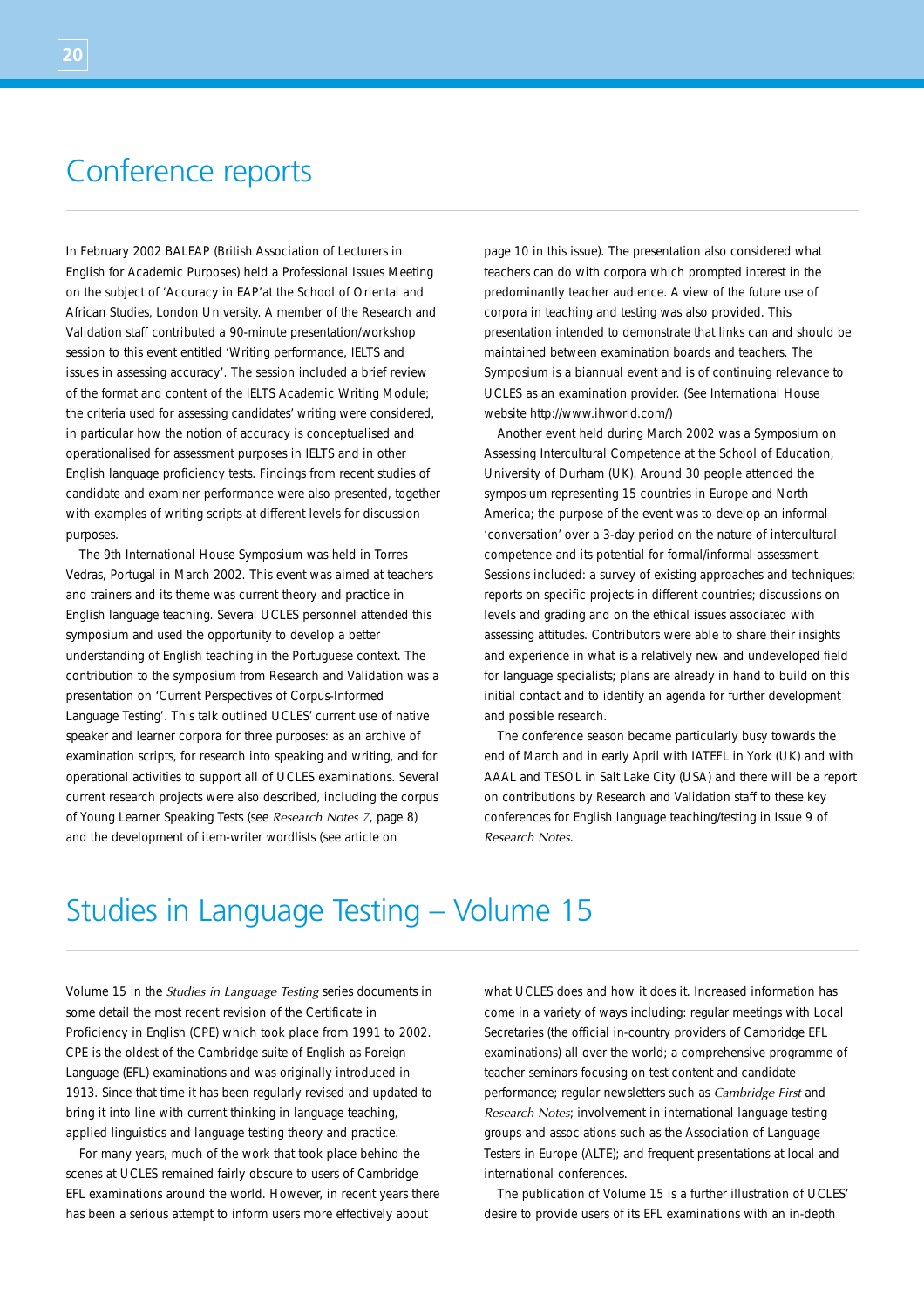**21**

understanding of what it does and how it operates by making the thinking, processes and procedures that underpinned the current revision of CPE as explicit as possible. The volume also seeks to provide an honest account of the revision process, the questions and problems faced by the revision teams, the solutions they came up with and the challenges that face UCLES EFL in the future. The volume is intended to be of interest and relevance to a wide variety of readers. For those interested in a historical perspective, Chapter 1 traces the history of CPE from its first version in 1913 through to the present day and beyond. For those interested in how UCLES works, Chapter 2 documents in some detail the test development and production process used in relation to the CPE and its revision as well as in a more general sense. Chapters 3-7 provide detailed information for those interested in why the papers look the way they do, what went into designing, piloting and confirming their final characteristics as well as insights into the writing of various materials. Finally, Chapter 8 looks to the future. The work of an examination board is never done. When one revision finishes another begins and so it is with CPE. The volume is a true team effort, as is so much of the work done by UCLES

EFL. The chapters are written by seven different authors and commented on by a number of other individuals. The work reported involves many teachers, candidates, consultants, examiners, subject officers and others.

Unfortunately, work in public examinations has tended to be ephemeral and few accurate or comprehensive records are easily accessible. It is hoped that this volume will begin to reverse that pattern and it is to be followed soon by three further volumes each documenting a revision process and providing a historical context for the examinations in question. The Certificates in English Language Skills were launched in May 2002 so in Volume 16 Roger Hawkey, working with a team of UCLES EFL subject officers, traces the history of several examinations that were withdrawn with the introduction of CELS but which have played a part in its evolution. In a later volume Barry O'Sullivan, also working with UCLES staff, documents the revision of the Business English Certificates and Alan Davies is currently working on tracing the evolution of tests of academic English with particular reference to the development of IELTS.

# IELTS joint-funded research 2002 (Round 8): call for proposals

All IELTS-related research activities are co-ordinated as part of a coherent framework for research and validation. Activities are divided into areas which are the direct responsibility of UCLES, and work which is funded and supported by IELTS Australia and the British Council.

As part of their ongoing commitment to IELTS-related validation and research, IELTS Australia and the British Council are once again making available funding for research projects in 2002. For several years now the two partners have issued a joint call for research proposals that reflect current concerns and issues relating to the IELTS test in the international context (see article below). Such research makes an important contribution to the monitoring and test development process for IELTS; it also helps IELTS stakeholders (e.g. English language professionals and teachers) to develop a greater understanding of the test.

All IELTS research is managed by a Research Committee which agrees research priorities and oversees the tendering process. In determining the quality of the proposals and the research carried out, the Committee may call on a panel of external reviewers. The Committee also oversees the publication and/or presentation of research findings.

## **What areas of interest have been identified?**

At its last meeting, the IELTS Research Committee identified the following as among the areas of interest for research purposes:

- work relating to the revised IELTS Speaking Test (e.g. investigation of examiner/candidate discourse, study of examiner/candidate attitudes to the revised format);
- work relating to the range of tests now used for university/college entry in Australia/New Zealand/UK/Canada, including methods/criteria used by university admissions staff and faculty heads when deciding acceptable English language thresholds for their courses;
- work relating to IELTS and test impact (e.g. a study of the development and use of IELTS preparation courses, IELTS course materials, the attitudes of IELTS stakeholders);
- work relating to band score gain and intensive English language training, including the recommended language threshold below which students should not attempt an IELTS test;
- work on other issues of current interest in relation to IELTS.

### **Is access to IELTS test materials or score data possible?**

Access to IELTS test materials or score data is not normally possible for a variety of reasons, e.g. test security, data confidentiality. However, sometimes a limited amount of retired material (e.g. writing test prompts) may be made available for research purposes. In addition, UCLES has been engaging over recent years in the development of instruments and procedures designed to investigate the impact of IELTS; it is possible that these may be made available for use by researchers following consultation with UCLES (more details are given in the IELTS Annual Review 2000/2001).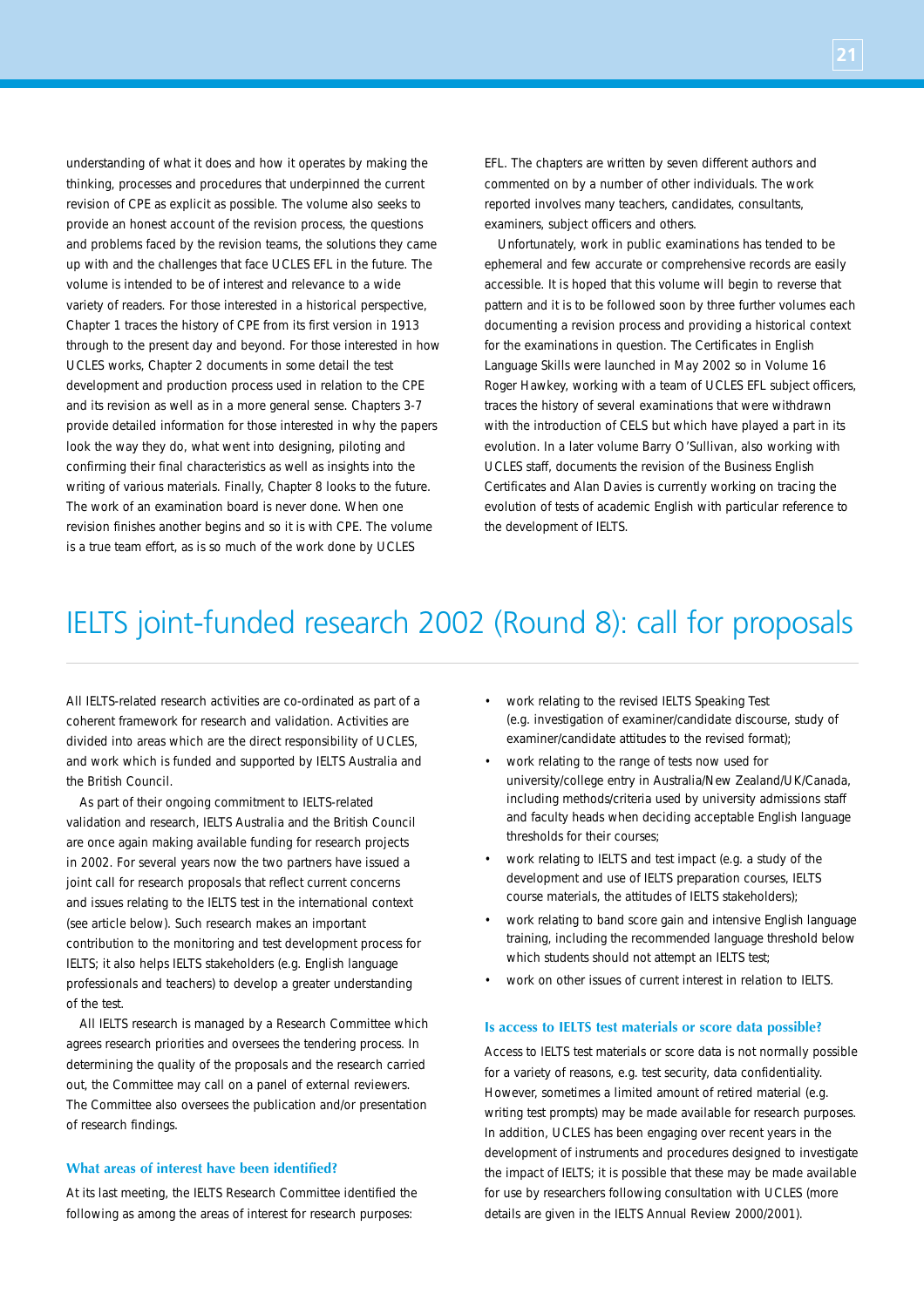#### **Who may submit proposals?**

As part of the IELTS policy of stimulating test-related research among its stakeholders, it is hoped that many of the research proposals in 2002 will be submitted by researchers and organisations who have a connection with IELTS, e.g. consultants, Senior Examiners, IELTS Administration Centres and centres which have assisted in trialling IELTS. There is, however, no objection to proposals being submitted by other groups/centres/individuals.

### **What is the level and duration of funding available?**

The maximum amount of funding which will be made available for any one proposal is £13,000/AUS\$30,000. The research study will need to be completed and a full report submitted by the end of December 2003.

### **What is the procedure for submitting proposals?**

Proposals for funding should take the form of a typed/wordprocessed document of no more than 10 pages and should be accompanied by a completed application form and its attachments (available from the addresses given below).

### **Who will evaluate the proposals?**

All research proposals will be evaluated by the IELTS Research Committee comprising representatives of the three IELTS partners as well as other academic experts in the field of applied linguistics and language testing.

### **What criteria will be used to evaluate proposals?**

The following factors will be taken into consideration when evaluating proposals:

- Relevance and benefit of outcomes to IELTS
- Clarity and coherence of proposal's rationale, objectives and methodology
- Feasibility of outcomes, timelines and budget (including ability to keep to deadlines)
- Qualifications and experience of proposed project staff
- Potential of the project to be reported in a form which would be both useful to IELTS and of interest to an international audience

## **What is the time scale for the submission and evaluation of proposals?**

The following time scale will apply:

| 31 July 2002          | Deadline for submission of proposals                                                                               |
|-----------------------|--------------------------------------------------------------------------------------------------------------------|
| August/September 2002 | Preliminary review of proposals by<br><b>IELTS</b> partners                                                        |
|                       | <b>October/November 2002</b> Meeting of IELTS Research Committee<br>to evaluate and select successful<br>proposals |

## **Application forms and submission guidelines are available from:**

#### **Ms Sasha Hampson**

Program Manager Testing Services IELTS Australia IDP Education Australia GPO Box 2006 Canberra ACT 2601 Australia

Tel: 61 6 285 8222 Fax: 61 6 285 3233 E-mail: sasha.hampson@idp.com

#### **Ms Helen Bird**

UK and Ireland IELTS Manager IELTS Research British Council 14 Spring Gardens London SM<sub>1</sub>A 2RN United Kingdom

Tel: 44 20 7389 4726 Fax: 44 20 7389 4140 E-mail: helen.bird@britishcouncil.org www.ielts.org

# IELTS joint-funded research programme – 1995-2001

For several years now, IELTS Australia and the British Council have issued a joint call for research proposals reflecting current concerns and issues relating to the IELTS test in the international context. The idea of allocating funding for external research into IELTS dates back to 1995 when IELTS Australia first decided that additional qualitative information would be valuable on a range of issues, particularly those affecting the continuing reliability and standing of the test. The activity of selecting worthwhile research proposals from the large number of submissions received began in

the same year and continued for three years. In 1998 the British Council decided to allocate similar funding for external research into IELTS and since that time the two partners have issued joint calls for research proposals. As the third partner in IELTS, UCLES EFL often supports the IELTS/BC-funded projects by providing relevant information, materials or data. Since 1995 more than 40 IELTS-related research projects and nearly 60 different researchers have received funding under this programme (a full list is given below).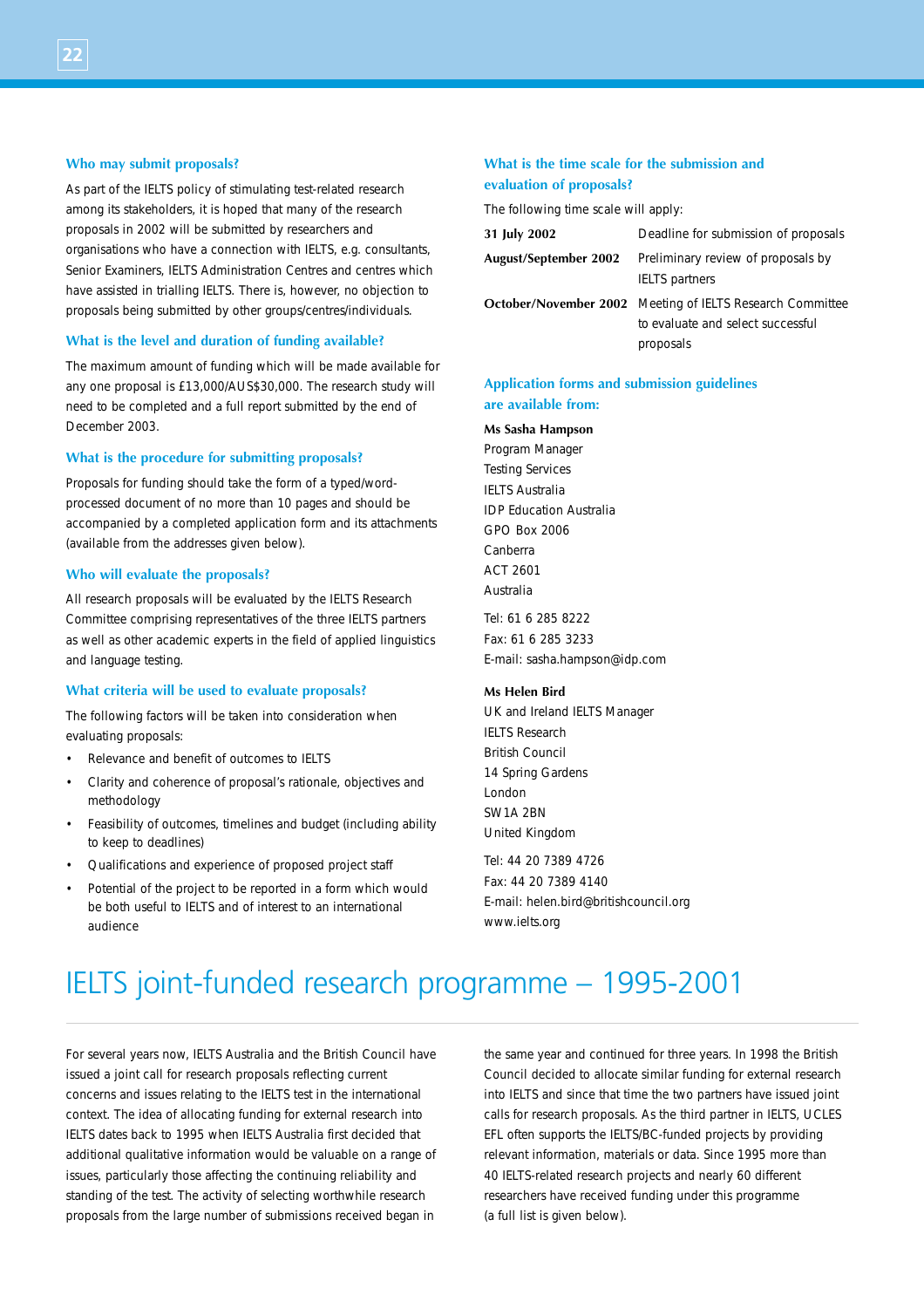## IELTS related research projects funded by IELTS Australia/British Council

| Round/Year Topic |                                                                                                                                                          | <b>Researchers</b>                                |
|------------------|----------------------------------------------------------------------------------------------------------------------------------------------------------|---------------------------------------------------|
|                  | <b>One/1995</b> Survey of receiving institutions' use and attitude towards IELTS                                                                         | Clare McDowell &<br><b>Brent Merrylees</b>        |
|                  | Comparison of writing assessment procedures                                                                                                              | Greg Deakin                                       |
|                  | An investigation into approaches to IELTS preparation with a particular focus on the Academic Writing component<br>of IELTS                              | James D H Brown                                   |
|                  | A comparative study of IELTS and Access test results                                                                                                     | Magdalena Mok                                     |
|                  | The effect of interviewer behaviour on candidate performance in the IELTS oral interview                                                                 | Alan Davies &<br>Annie Brown                      |
|                  | The misinterpretation of questions in the reading and listening components of the IELTS test                                                             | Stephen Heap &<br>Gayle Coleman                   |
|                  | An investigation of the predictive validity of IELTS amongst a sample of international students at University of Tasmania                                | Fiona Cotton &<br>Frank Conrow                    |
| Two/1996         | A comparison of IELTS and TOEFL as predictors of academic success                                                                                        | Brian Lynch,<br>Kathryn Hill &<br>Neomy Storch    |
|                  | Construct validity in the IELTS Academic Writing Module: a comparative study of Task 2 topics and university<br>writing assignments                      | Tim Moore &<br>Janne Morton                       |
|                  | IELTS in context - issues in EAP for overseas students                                                                                                   | Robynne Walsh &<br>Greg Deakin                    |
|                  | Specifying the internal and the candidate group profiles of IELTS results in 1996 from Australian test centres                                           | A. Lee,<br>Christine Bundesen<br>& Magdalena Mok  |
|                  | An investigation of the effect of students' disciplines on their IELTS scores                                                                            | Cynthia Celestine                                 |
|                  | An investigation of speaking test reliability with particular reference to candidate/examiner discourse produced and<br>examiner attitude to test format | Clare McDowell &<br><b>Brent Merrylees</b>        |
|                  | Three/1997 The relevance of IELTS in assessing the English language skills of overseas students in the private education and<br>training sector          | Greg Deakin &<br>Sue Boyd                         |
|                  | The impact of gender in the IELTS oral interview                                                                                                         | Kieran O'Loughlin                                 |
|                  | A study of response validity of the IELTS writing module                                                                                                 | Carol Gibson,<br>Peter Mickan &<br>Stephan Slater |
|                  | An investigation of raters' orientation in awarding scores in the IELTS oral interview                                                                   | Annie Brown                                       |
|                  | Predictive validity in the IELTS test; a study of the relationship between minimum IELTS scores and students'<br>academic success                        | Mary Kerstjens<br>& Caryn Nery                    |
|                  | Monitoring IELTS examiner training effectiveness                                                                                                         | Clare McDowell                                    |
|                  | A monitoring program of examiner performance in IELTS Australia centres                                                                                  | <b>Brent Merrylees</b>                            |
| Four/1998        | An evaluation of selected IELTS preparation materials                                                                                                    | Judy Coleman &<br>Rae Everett                     |
|                  | An impact study of 2 IELTS user groups: immigration and secondary                                                                                        | <b>Brent Merrylees</b>                            |
|                  | A study of the response validity of the IELTS Writing test- Stage two                                                                                    | Peter Mickan                                      |
|                  | The validity of the IELTS test in an Open and Distance Learning (ODL) context                                                                            | Elizabeth Manning<br>and Barbara Mayor            |
|                  | Impact study proposal                                                                                                                                    | Dianne Schmitt                                    |
|                  | Identifying barriers in performance-based language tests in Korea                                                                                        | Young-Shik Lee and Peter Nelson                   |